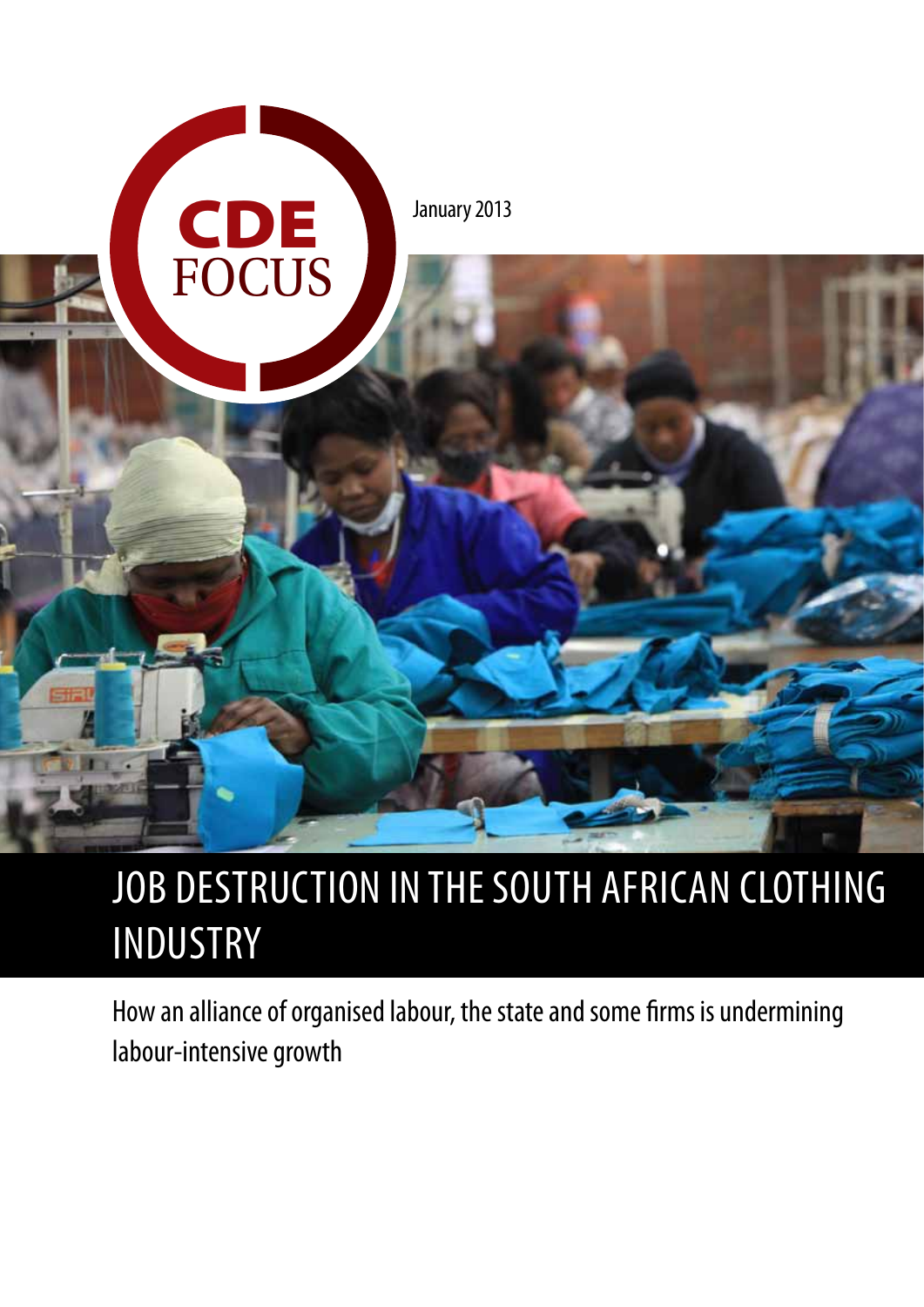The Centre for Development and Enterprise is a leading South African think tank, focusing on vital national development issues and their relationship to economic growth and democratic consolidation. Through examining South African realities and international experience, CDE formulates practical policy proposals for addressing major social and economic challenges. It has a special interest in the role of business and markets in development.

**CDE Focus** is a series of occasional papers reflecting continuing research.

This report was written by Professors Nicoli Nattrass and Jeremy Seekings as part of a wider project on the labour market. It was not commissioned by any organisation, and the authors have not received any payment beyond their university salaries.

Series editor: Ann Bernstein Editing: Antony Altbeker, Rebecca Oliphant and Sarah Hudleston

This document is available from CDE, and can be downloaded from www.cde.org.za.

Cover: Workers in a Chinese factory in Newcastle Pic: Jackie Clausen. 25/05/2011. © Sunday Times

Published in January 2013 by The Centre for Development and Enterprise

5 Eton Road, Parktown, Johannesburg 2193, South Africa

P O Box 1936, Johannesburg 2000, South Africa

Tel +27 11 482 5140 • Fax +27 11 482 5089 • info@cde.org.za • www.cde.org.za

© The Centre for Development and Enterprise

All rights reserved. This publication may not be reproduced, stored, or transmitted without the express permission of the publisher. It may be quoted, and short extracts used, provided the source is fully acknowledged.

ISBN: 978-1-920653-03-3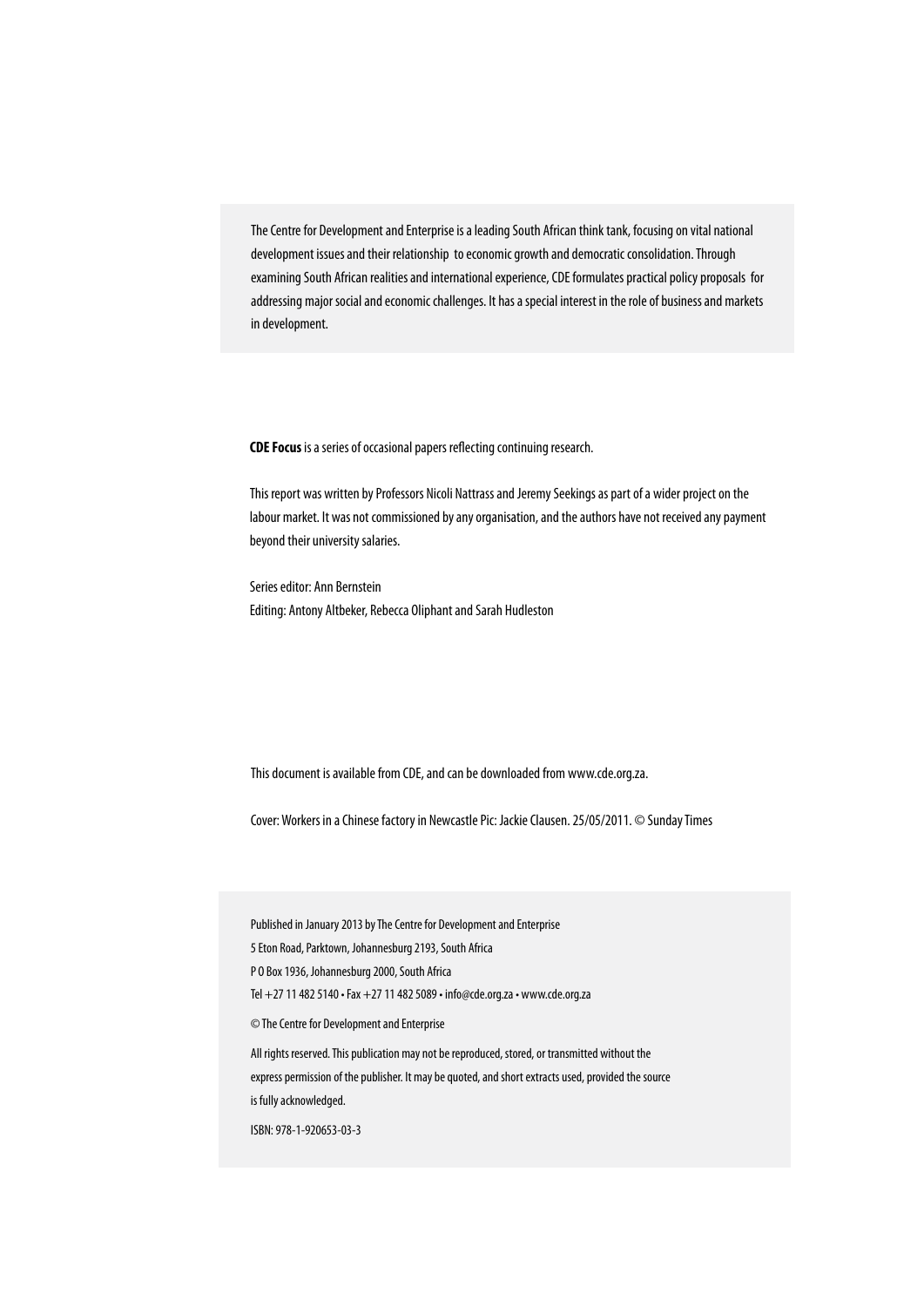

# JOB DESTRUCTION IN THE SOUTH AFRICAN CLOTHING INDUSTRY

How an alliance of organised labour, the state and some firms is undermining labour-intensive growth

*Nicoli Nattrass, University of Cape Town Jeremy Seekings, University of Cape Town*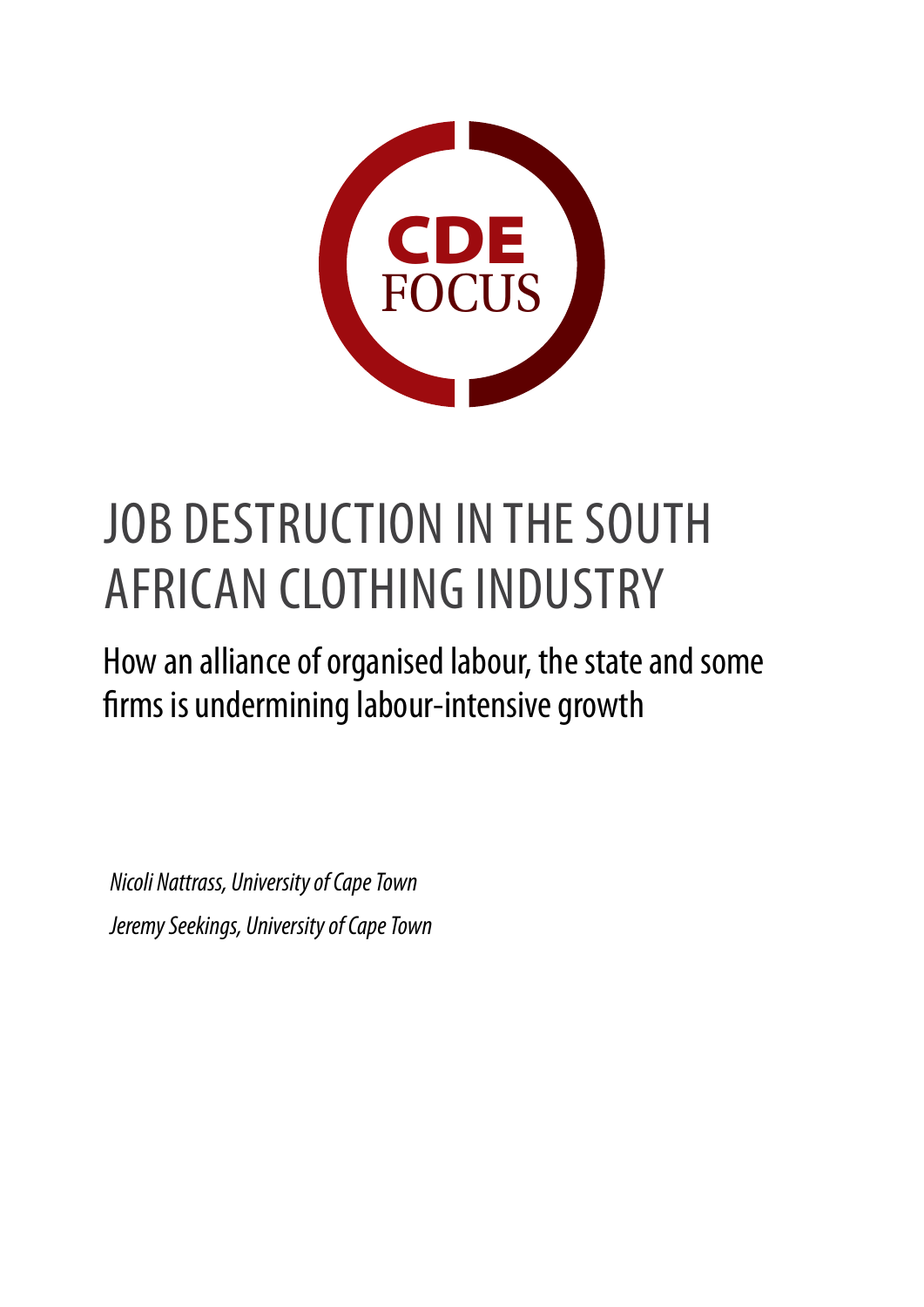"The Minister's successive extension of collective agreements, the National Bargaining Council's compliance drive, and the resulting job losses puts paid to the argument that South Africa's bargaining councils do not affect employment."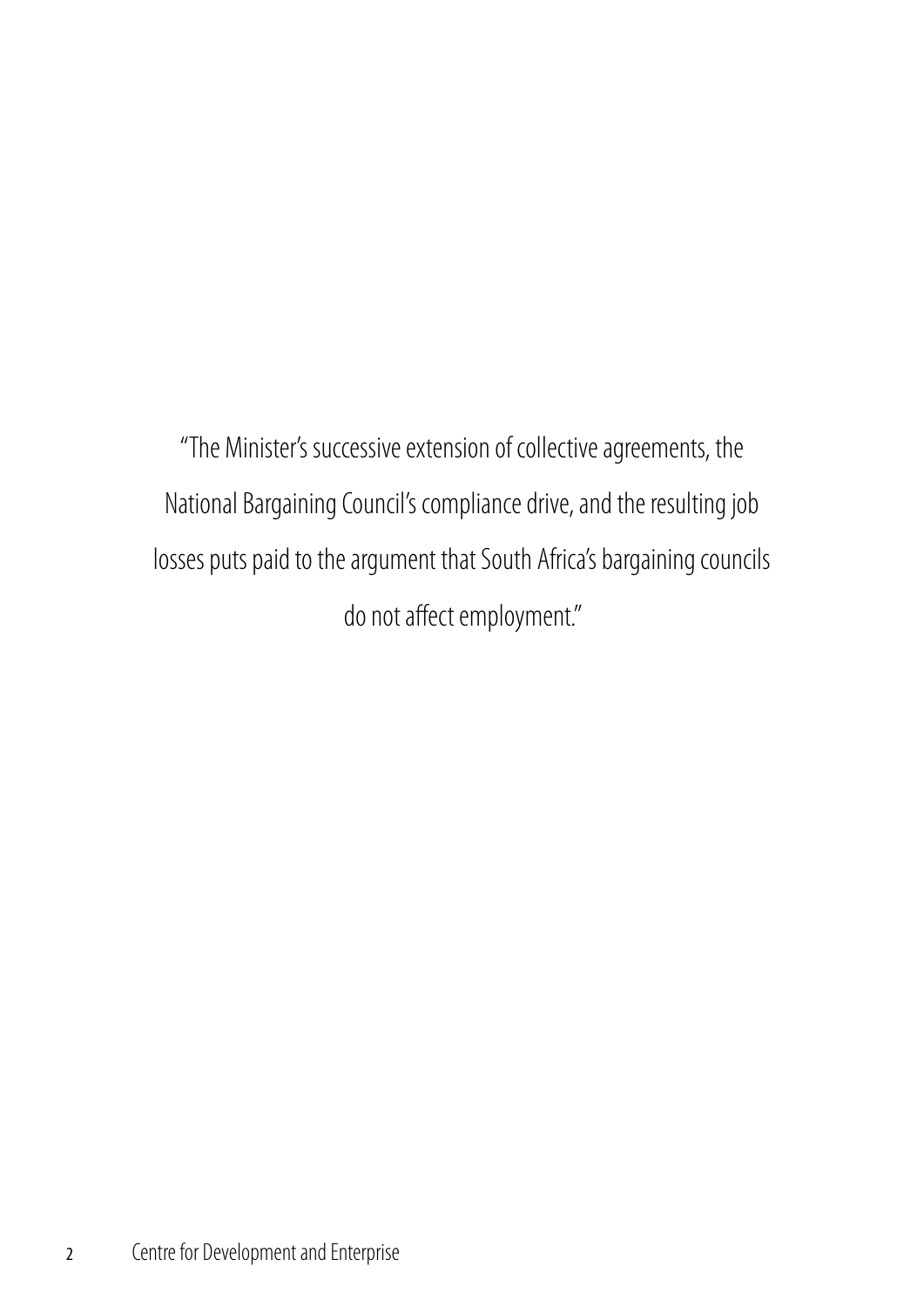## **EXECUTIVE SUMMARY**

*For ten years, the National Bargaining Council for the Clothing Manufacturing Industry (NBC) has been used by the South African Clothing and Textile Workers Union (Sactwu) and largely Cape Townbased employers in an effort to impose higher labour costs on 'Chinese' employers in Newcastle, in northern KwaZulu-Natal. Many of the Newcastle employers have failed to comply with the rising minimum wages and levies imposed by the Council. The struggle intensified in 2010/11 when the NBC used the labour courts to put pressure on, and close down, targeted non-compliant firms, in response to which some employers initiated legal action against the Minister of Labour and the NBC. In the latest CDE Focus, Professors Nicoli Nattrass and Jeremy Seekings of the University of Cape Town assess the implications of these developments.*

*The struggle between the NBC and non-compliant firms is of broader importance because the non-compliant firms comprise the labourintensive rump of the last remaining labour-intensive manufacturing sector in South Africa. Their fate draws our attention to the role of labour market policies and institutions (especially the process of minimum wage-setting through bargaining councils), trade liberalisation and industrial policy in determining the viability of labour-intensive manufacturing.* 

*The Newcastle case shows how, under the guise of promoting 'decent work' and the supposed levelling of the playing field for producers, an unholy coalition of a trade union, some employers and the state can initiate and drive a process of structural adjustment that undermines labour-intensive employment and exports South African jobs to lowerwage countries such as Lesotho and China.*

#### **Introduction**

Successive government plans emphasise the need for job creation in South Africa, yet industrial and labour market policies are biased against labour-intensive growth. Nowhere is this more evident than in the clothing industry, where employment has collapsed in the face of rising wage costs and intensifying international competition. South Africa's most labour-intensive firms, which produce basic clothes for the mass market in direct competition with China and other low-wage countries, have survived by relocating to lower-wage regions and/or paying below the legal minimum wage. Some firms have relocated production to Lesotho, where minimum wages are substantially lower.

The existence of the rump of labour-intensive manufacturing in South Africa is now threatened by a 'compliance drive' launched by the National Bargaining Council for the Clothing Manufacturing Industry (NBC) in 2010. Firms that do not pay the minimum wage are pursued through the courts and eventually forced out of business. We estimate that about 16 700 jobs are directly under threat, with further job losses possible in other firms in the areas concerned. This has serious implications for labour-intensive growth as clothing is South Africa's most labour-intensive industrial sector, and the lowwage firms targeted by the NBC are its most labour-intensive.

The NBC was created in 2002. Resisted from the outset by several employer bodies, especially in KwaZulu-Natal (KZN), the NBC has never been representative of firms in KZN or in the country as a whole. Only about one quarter of the firms that are registered with the NBC (collectively employing less than half the workforce) are represented by employer associations and hence are 'party' to agreements concluded with the South African Clothing and Textile Workers Union (Sactwu). Nevertheless, successive Ministers of Labour have used the Labour Relations Act to extend wage agreements to all clothing firms in South Africa, whether party to the NBC agreement or not.

In June 2011, five small clothing enterprises from Newcastle, a lowwage region in KZN, initiated legal proceedings against the NBC and the Minister of Labour over the extension of minimum wages to them. The case was scheduled to be heard in January 2013. At stake is the survival of 450 firms employing around 16 700 workers being targeted by the NBC in its compliance drive. This paper locates the Newcastle story within the broader context of South Africa's clothing industry and related industrial policy.

#### **Minimum wages in South Africa's clothing industry**

Since the first national minimum wage agreement in 2003, nominal and real minimum wages have risen significantly in the lowest-wage, non-metro areas of South Africa, including Newcastle. In 2000, when minimum wages were still set through the Employment Conditions Commission, minimum wages in Newcastle were half those in Cape Town. By 2011, after nine years of wage agreements in the NBC, they had reached two-thirds of the Cape Town level.

Employers represented in the NBC, who are largely located in metro areas, have gone along with the reduction of inter-regional differentials as this is of little consequence to them.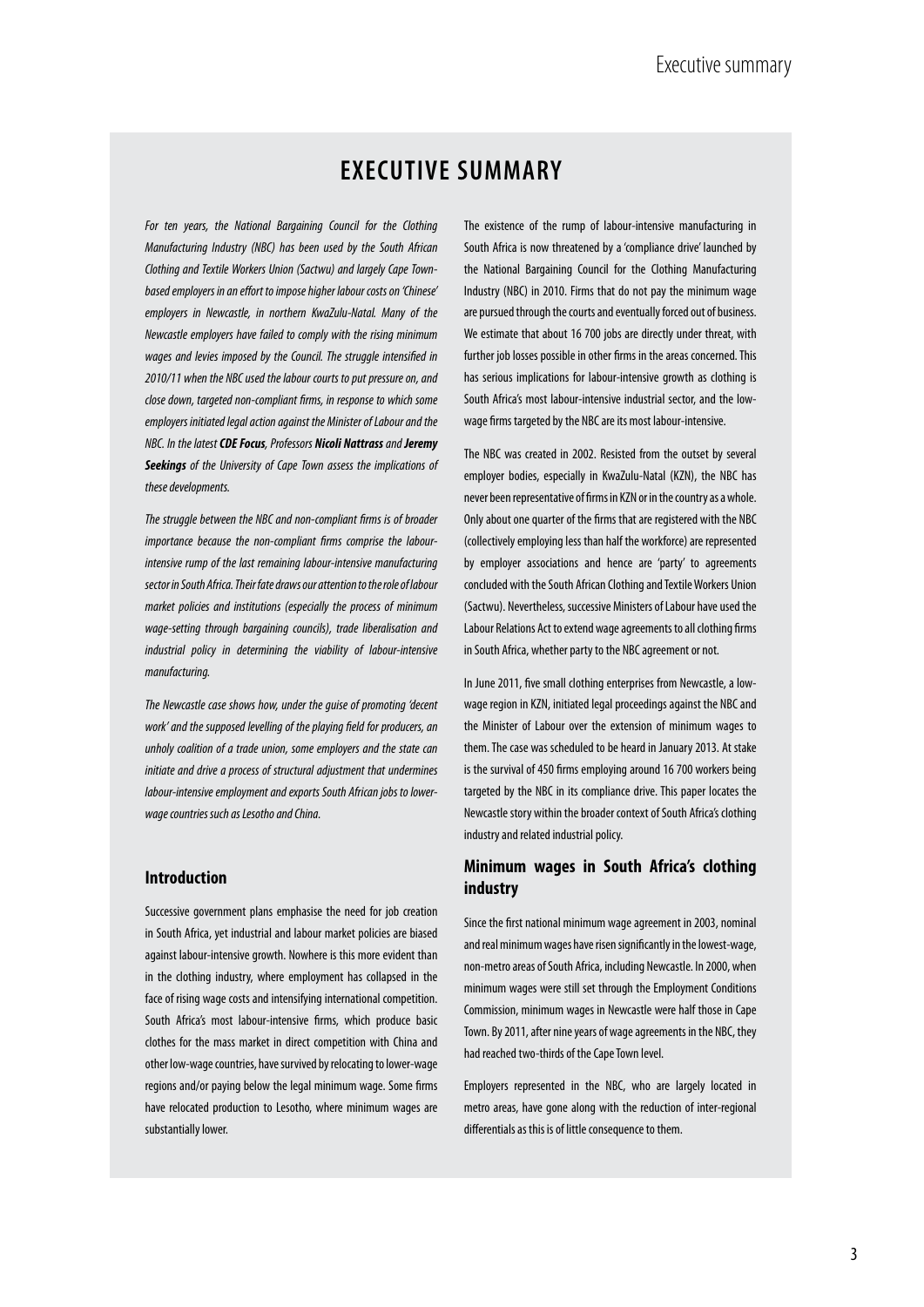Although some of the firms that are party to the NBC agreements claim that they face competition from lower-wage producers, in fact they tend to produce for relatively protected niche markets (e.g. bespoke orders, promotional goods) or the 'fast fashion' end of the industry, where margins are higher and where longer-term relations can be forged with retailers. These firms are not threatened by competition from low-wage, non-metro firms which produce different products for different markets, notably simple skirts, shirts and pyjamas aimed at middle- and low-income consumers for whom branding is less important.

The claim by the NBC and the umbrella employers association, the Apparel Manufacturers of South Africa (AMSA), that the compliance drive is necessary to protect themselves against unfair competition is implausible. AMSA members have long co-existed in the presence of low-wage firms in South Africa, the destruction of which will benefit firms in China and Lesotho, not AMSA members. AMSA's support for the compliance drive should be seen rather as a means of putting pressure on government and Sactwu (because of the likely job losses involved) to agree to a new 'wage model' for the industry with more room for productivity-linked pay.

Increased international competition, especially from China, caused in part by the appreciation of the Rand between 2003 and 2011, has been the major factor behind the collapse of employment in South Africa's clothing industry. But this collapse would have been even worse if many of the low-wage producers in places like Newcastle had shut down due to an inability to comply with the minimum wages imposed by the Minister of Labour. Non-compliance, however, has resulted in chronic conflict with the NBC.

#### **Chinese firms in Newcastle**

The five applicants in the court case are so-called 'Chinese' producers in that they originate from Taiwan, Hong Kong or China. Originally recruited by the municipality in the 1980s and 1990s to create jobs, Chinese producers brought with them the skills and networks needed to operate at the most labour-intensive end of the clothing industry. By the 2010s they had come to form a settled 'Chinese' community.

It is a community that has had to weather a number of shocks, the first of which was in 1991 when decentralisation incentives (including wage subsidies) came to an end, and minimum wages were set by the Wage Board. Many ignored the wage determination and, by 1995, Sactwu had over 30 labour disputes with firms in Newcastle. Ebrahim Patel, then General Secretary of Sactwu, was unsympathetic, saying that he would 'eat these fly-by-nights for breakfast'. Later, as Minister of Economic Development (from 2009), he supported an approach to

industrial policy which provides incentives for industrial upgrading conditional on compliance with legislated minimum wages. This, along with other aspects of industrial policy, has been intended to move the clothing industry towards the more capital-intensive, sophisticated end of the market. There is simply no place in this approach for lower-wage, more labour-intensive production.

The second major shock came when wage-setting through the NBC began. This coincided with the appreciation of the Rand from 2003, which wiped out the large export producers. The remaining producers now concentrate on the low- and middle-income domestic market, competing directly with imports from lower-wage countries like Lesotho and China. Their relationship with the NBC has been fraught: many registered with it, but did not comply with the minimum wage agreement (although some raised wages in an effort to get closer to the legal minimum); others attempted to avoid the NBC altogether —an increasingly untenable strategy given the compliance drive.

The Newcastle Chinese feel betrayed by the transformed policy environment and by what they perceive to be racist slurs, such as calling them 'fly-by-nights' when they regard Newcastle as their home. They also feel that there was a failure to understand how difficult it is to compete at the bottom of the clothing market. Profit margins are very low, and tight deadlines are stressful for owners and workers. In this highly competitive environment, missed deadlines can turn a small profit into a major loss as penalties are imposed and orders cancelled. Some owners live on their factory premises, mobilising their family to work long hours in the factory if a deadline is in danger of being missed (Mr Cheng, the owner of Lucky Industry, died of a heart attack late one night in 2011 as he worked five knitting machines while trying to complete an order). It is these pressures that have also sometimes resulted in labour practices that are clearly abusive, such as locking workers into the factory. In one infamous case, a worker gave birth to twins during a night shift, both of whom died because the owner could not be reached and relatives could not access the locked factory. This prompted the Department of Labour to inspect Newcastle clothing factories, finding other instances of abuse. It also prompted Sactwu to launch its 'operation clean-up' to end 'sweatshop conditions' in the area.

Some Newcastle firms still do not fully comply with the Basic Conditions of Employment Act or pay NBC-agreed minimum wages, but the situation defies simple characterisation. Some firms provide small payments to their workers during the off-season (a practice they might have to stop if they paid higher minimum wages). Others have experimented with worker co-operatives and various forms of productivity-linked pay. One model is to pay bonuses for production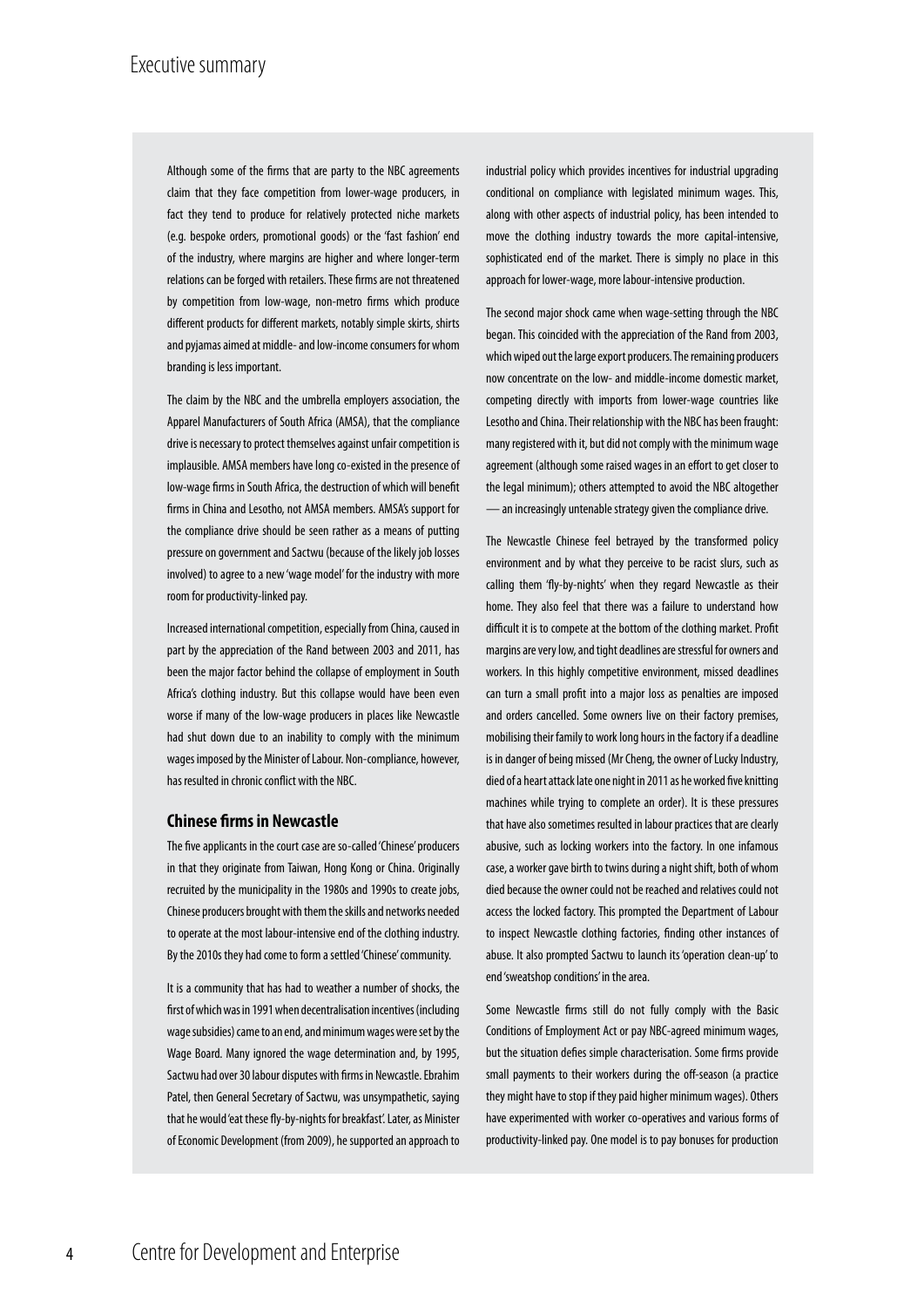over and above a basic quota. Another is to offer low minimum wages plus piece-work payments. These practices can result in significant variation in earnings. According to wage records for 2011, take-home pay for workers employed by one of the applicants in the case ranged from 15 per cent below the NBC minimum wage to almost double it.

There is therefore no simple correlation between minimum weekly wages and total earnings, and not all workers would necessarily benefit if minimum wages rose to the prescribed level at the cost of reduced productivity-linked pay. Indeed, when one of the applicants in the court case attempted to increase his minimum wages to 70 per cent of the legal minimum, he could do so only by reducing his piecework bonuses. His most productive (and best paid) workers resigned in protest at their reduced total earnings.

#### **The compliance drive, industrial policy and the destruction of jobs**

By the end of 2009, the NBC was in the process of taking action against over 400 clothing factories, mostly in low-wage areas of KZN (especially Newcastle), Botshabelo and QwaQwa. Some owners engaged in elaborate cat-and-mouse games with the NBC as they begged for time to implement the minimum wage whilst completing their existing orders and simultaneously making plans to shut down their companies. Some opened new factories with machinery leased from elsewhere (to avoid having these assets attached), often in different locations, forcing the NBC to begin the process anew. Others downsized to micro-enterprises in order to obtain an automatic exemption from the minimum wage, or re-organised along cooperative lines.

In 2010, the NBC compliance manager drew up a list of 65 priority 'offenders', escalating their action against them. Employers and workers protested the precipitous job destruction, various meetings were held, and, in December, a 'moratorium' on proceeding with writs of execution against non-compliant companies was imposed. Minister of Economic Development, Ebrahim Patel, announced that non-compliant firms had 15 months to become compliant on a phased basis. He also encouraged firms to make use of the government's productivity incentives. These, however, were conditional on compliance with minimum wages and, historically, DTI support for the clothing industry has been aimed at large companies like Seardel (part owned, ironically, by Sactwu). Such support has not prevented further retrenchments in the industry.

It is difficult to estimate precisely how many jobs might be lost if factories are forced to comply with the minimum wages agreed by the NBC and extended to non-parties. It appears that there are 16 700

workers nationwide employed at factories which pay at least some workers' wages that are below the existing minimum. While it is not possible to say how many workers' wages would have to be raised or by how much, many of these factories operate on razor-thin margins, and any pressure on costs might result in closure. If the cost of compliance includes both raising minimum wages and paying unpaid levies to the NBC, outstanding pension contributions, etc., the likelihood is that many factories will be unable to absorb the costs and will close.

The closure of the highly labour-intensive firms in Newcastle and elsewhere will have other consequences. The loss of clothing jobs in Newcastle, for example, would undoubtedly affect the viability of other businesses in that community. In addition, some of the compliant factories in Newcastle draw staff from non-compliant firms who act, in effect, as training institutions. If these factories are closed, training costs in compliant firms might rise, affecting their margins and viability, too.

There appears to be no grounds for optimism that the DTI/Sactwu vision of a high-wage, high-fashion, top-quality, 'decent work' strategy will create an employment growth engine anything like the low-wage, labour-intensive model currently under threat in Newcastle. Indeed, it implies that, if the industry is to exist at all, firms must compete only in the 'high fashion', technical/quality end of the business. The destruction of low-wage labour-intensive firms is thus explicitly part of the DTI and Sactwu's structural adjustment programme for the industry.

#### **Concluding remarks**

The struggle of the Newcastle clothing producers to remain in business is symptomatic of the difficulties involved in promoting labour-intensive growth in South Africa. The firms have to contend with minimum wages set in bargaining councils dominated by unionised businesses in metropolitan areas, producing for the higher value-added top-end of the industry, often with substantial support from government's industrial policies.

The Sactwu/DTI vision is that only 'decent' jobs should exist in South Africa, and that labour-market and industrial policies should actively prevent any low-wage, low-productivity production as this is supposedly a 'low-road' to growth. But the hoped for 'high-road' of substantial job creation through skill- and capital-intensive growth has yet to materialise, and the costs have been borne by workers in labour-intensive industry and the unemployed.

South Africa needs a more differentiated approach to wage-setting that enforces basic standards of employment but tolerates lowwage employment. Allowing low-wage producers in places like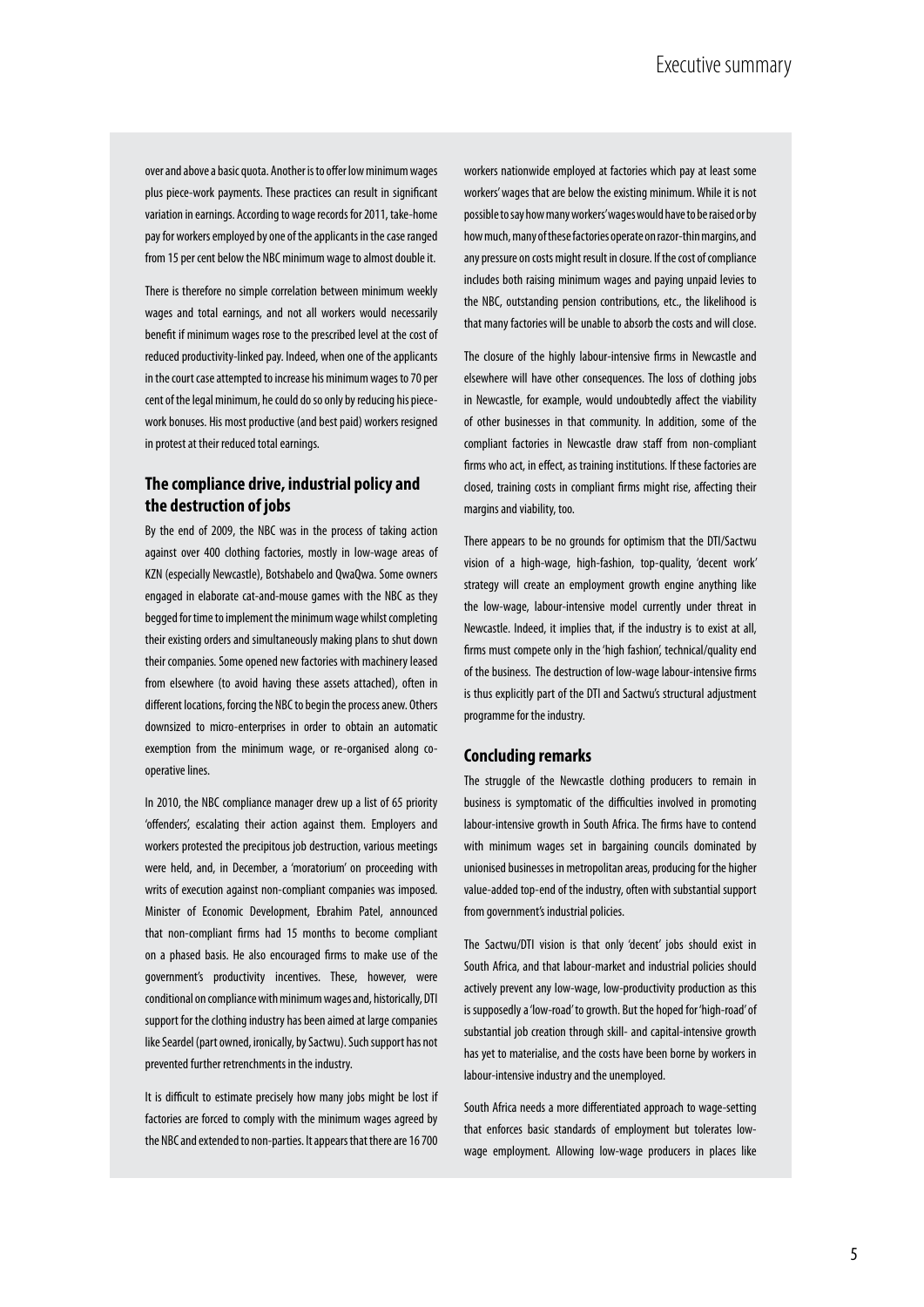## Executive summary

Newcastle to continue to exist will not harm jobs in the upper-end of the industry. Instead, it will accommodate the needs of low-skilled workers, the unemployed and poorer consumers who purchase basic clothing rather than the pricier, branded, fast fashion products.

The extension of agreements, the NBC's compliance drive, and resulting job losses puts paid to the argument that South Africa's bargaining councils do not affect employment. Indeed, the story illustrates how, under the hypocritical guise of promoting 'decent work', labour-market institutions and industrial policies can create an unholy coalition of the state, a trade union, and metro-based, relatively capital-intensive employers whose actions can inflict massive job-destroying structural adjustment on a labour-intensive industry.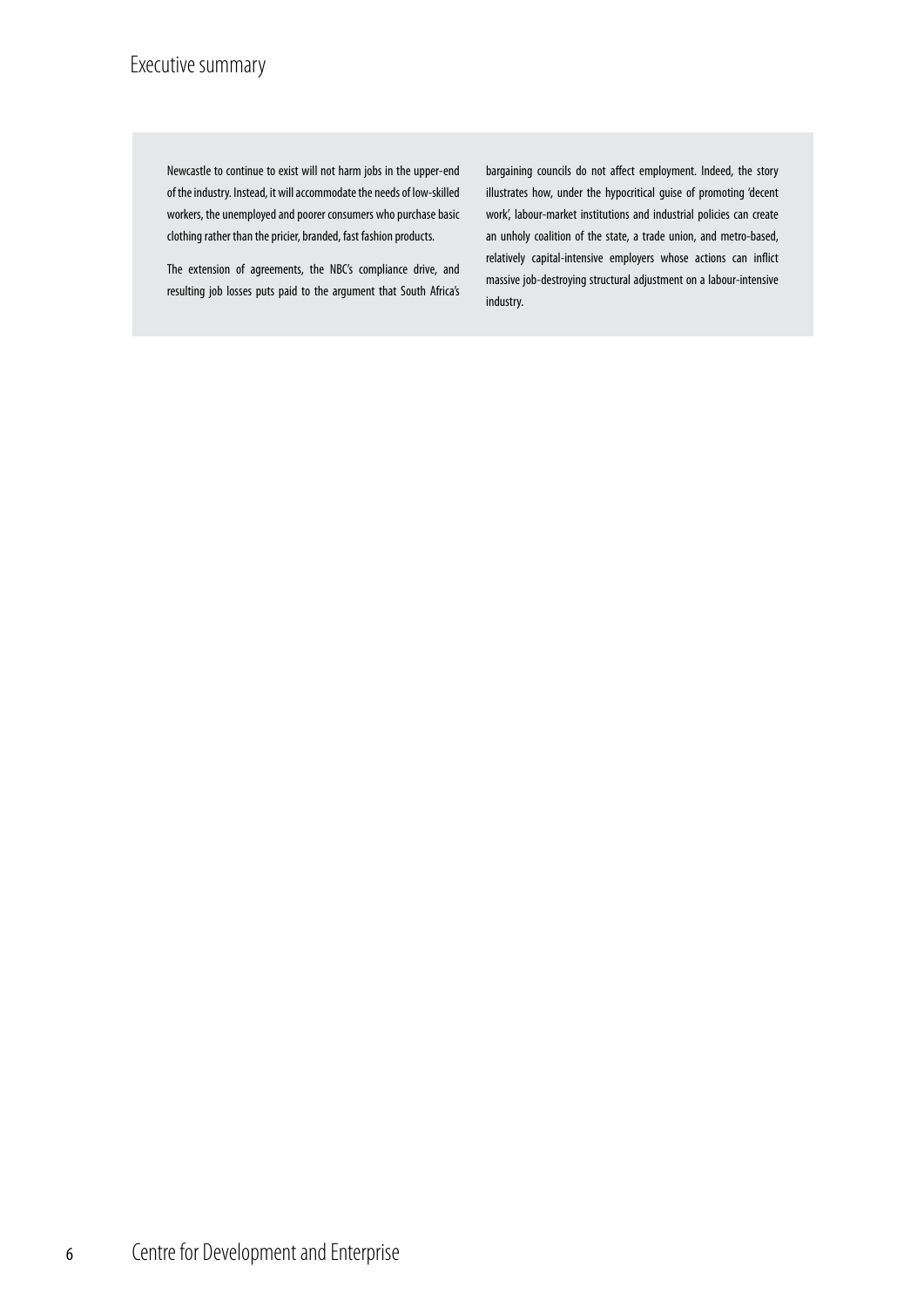### Introduction

Successive government plans emphasise the need for job creation in South Africa, yet neither the 'New Growth Path' (RSA, 2010) nor the 'National Development Plan' (RSA, 2011) has grasped the nettle of what it takes to allow labour-intensive growth. The former emphasises 'decent work' (i.e. high-productivity, high-wage jobs) whilst the latter claims that South Africa's manufacturing strength lies in capital-intensive industries, noting forlornly that 'in a context of high unemployment, growth would ideally be sourced through expanded contribution of labour' but that 'to compete, the country's cost structure requires an emphasis on productivity, products and logistics' (2011: 126). No attention is given to how South Africa's wage-setting institutions themselves drive up labour-costs, promoting capital-intensity and undermining the prospects for labour-intensive growth. Nowhere is this more evident than in the clothing industry.

South Africa's clothing industry is in crisis. Squeezed between rising wage costs and intensifying international competition, employment has almost halved since 2003 (Nattrass and Seekings, 2012a). The most labour-intensive firms producing basic clothes for the mass market, and in direct competition with China and other low-wage countries, have survived in South Africa by relocating to lower-wage regions and/or paying below the legal minimum wage. Some firms have relocated production to Lesotho, where minimum wages are substantially lower.

The very existence of the rump of labour-intensive manufacturing in South Africa is now threatened by a 'compliance drive' launched in 2010 by the National Bargaining Council for the Clothing Manufacturing Industry (NBC). The NBC's objective is to force all firms in the clothing industry to comply with the minimum wages agreed to in the Council by member employer associations and the South African Clothing and Textile Workers Union (Sactwu). Firms that do not pay these minima — as well as various levies to the NBC — are pursued through the courts; served with compliance orders, demands for levies owed to the NBC and back-pay owed to workers; and eventually shut down by writs of execution served by the local sheriff.

This has serious implications for the prospects of labour-intensive growth in the industry and the country.

Clothing is South Africa's most labour-intensive industrial sector. According to the 2008 manufacturing survey, capital invested per job created was R10 000 in clothing, while the average for manufacturing as a whole was R150 000 per job (StatsSA, 2010). Wages are accordingly lower, with average weekly wages (in 2008) of R696 in clothing compared to R918 in manufacturing generally. This is particularly true of wages in the most labour-intensive end of the sector, which are generally lower than those paid by more capital-intensive firms. The NBC's compliance drive is making it harder (if not impossible) to create jobs for relatively unskilled people in poorer regions — with adverse consequences for poverty and inequality.

The NBC was created in 2002 through the amalgamation of various regional bargaining councils, some of which were in a state of decline — especially in KwaZulu-Natal (KZN) where employers were abandoning the existing, Durban-based regional bargaining South Africa's wagesetting institutions drive up labourcosts, promote capital-intensity and undermine the prospects for labourintensive growth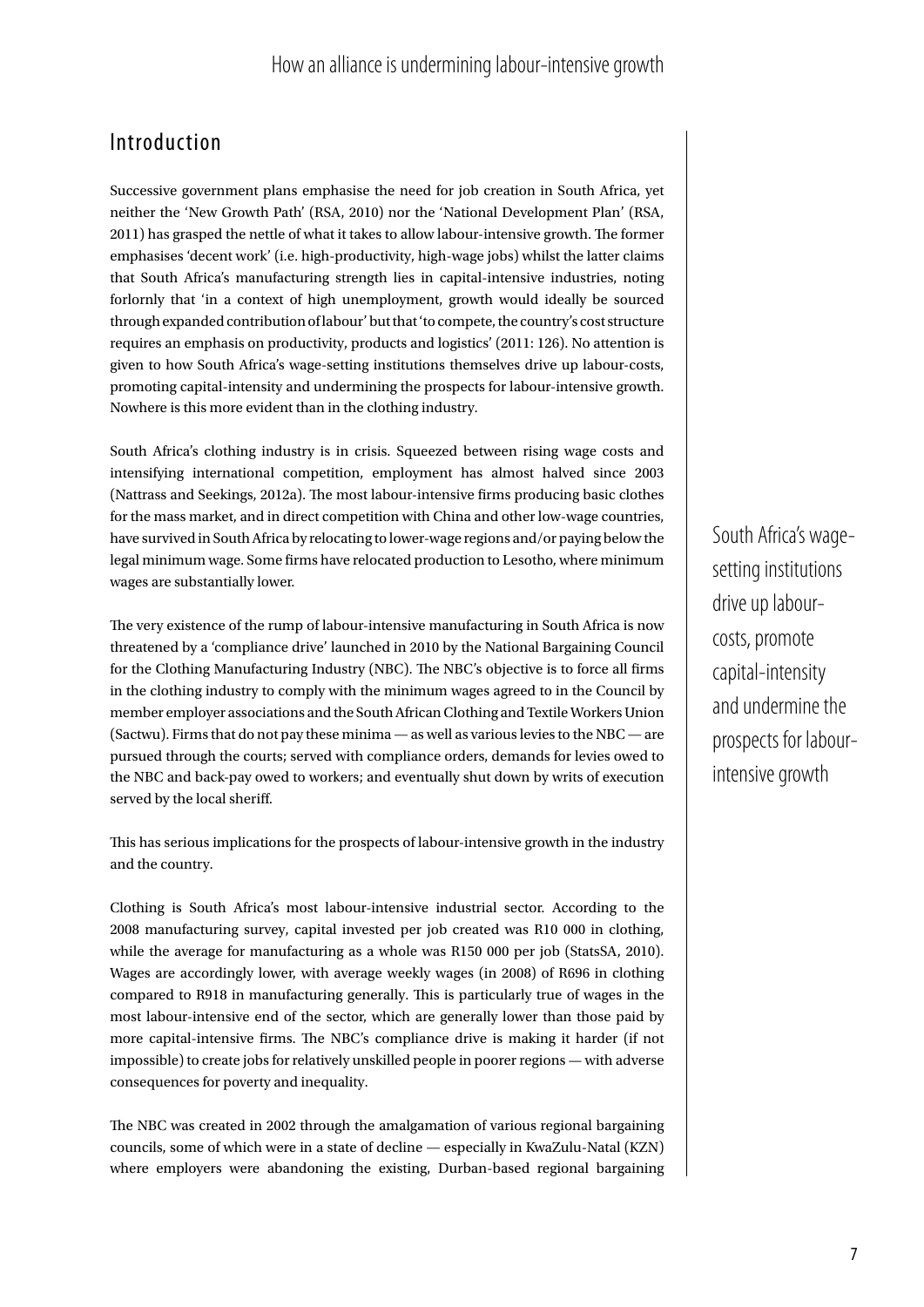council in droves (Skinner and Valodia, 2002). Resisted from the outset by several employer bodies, especially in KZN (Anstey, 2004), the NBC has never been representative of firms. Only 10 per cent of KZN firms and only 24 per cent of all firms registered with the NBC are represented by employers' associations in the NBC and are therefore formally party to its agreements. 'Party' firms tend to be larger than 'non-party' firms (employing 114 workers on average in 2011 as opposed to 42) but still employ less than half (47 per cent) of all workers in firms registered with the NBC (see Table 1).

|                                                       | <b>Registered with the NBC</b> |                | <b>KZN</b> inclusive                |
|-------------------------------------------------------|--------------------------------|----------------|-------------------------------------|
|                                                       | <b>Total South Africa</b>      | <b>KZN</b>     | of known but<br>unregistered firms* |
| Employers party to the<br>collective agreement        | 232 (24.5%)                    | 33 (9.8%)      | 33 (7.8%)                           |
| Employers not party to the<br>collective agreement    | 716 (75.5%)                    | 303 (90.2%)    | $303+89=395(92.2\%)$                |
| Total employers                                       | 948 (100%)                     | 336 (100%)     | $336+89 = 425(100\%)$               |
|                                                       |                                |                |                                     |
| Workers in firms party to<br>the collective agreement | 26 645 (47.1%)                 | 6741 (31.7%)   | 6741 (26.0%)                        |
| Workers in firms not party                            | 29 894 (52.9%)                 | 14 521 (68.3%) | $14521+4680=19201$                  |
| to the agreement                                      |                                |                | (74%)                               |
| <b>Total workers</b>                                  | 56 539 (100%)                  | 21 262 (100%)  | 25 942 (100%)                       |

**Table 1:** Employment Strength of the NBC as of 28/2/11

**Source:** Data obtained from the NBC office in Cape Town: 'Employment strength as at 28th February 2011 and from the NBC-KZN. \*According to the list of non-compliant firms (no date, but it appears to be from mid- to late 2010) there are 89 known but unregistered firms in KZN employing 4 680 workers. If we take these into account, these estimates for representivity for KZN in early 2011 can be derived.

Given the many firms that have not registered with the NBC, these figures actually exaggerate the degree to which the NBC represents the industry. According to the March 2011 Labour Force Survey conducted by Statistics South Africa, estimated total wage employment in the clothing industry was about 60 per cent higher than that recorded by the NBC, suggesting that there are large numbers of workers in unregistered firms. If one includes these firms in the calculation of representivity, then only 8 per cent of firms in KZN, collectively employing only 26 per cent of workers, were party to the 2011 NBC agreement. Despite this, successive Ministers of Labour have extended wage agreements to all clothing firms throughout South Africa, whether party to the agreement or not (LEP,  $2010:158$ ). $^1$ 

The employers in the NBC are dominated by the Cape Clothing Association which accounts for 39 per cent of firms that are party to the NBC agreement. The Cape Clothing Association's members also account for 55 per cent of the workers employed by all the firms that are party to the NBC's agreements. Almost all the other firms party to the agreement are based in the metros. The only significant exception is the Coastal Clothing Manufacturers Association whose members operate in KZN, but which represents a mere 7 per cent of party firms and which has limited influence in the NBC. Sactwu, which was

Only 8 per cent of firms in KZN were party to the 2011 NBC agreement

<sup>1</sup> Note that when the NBC's certificate of representivity expired in May 2012, the Minister of Labour did not renew it (Steyn, 2012) – so we may be witnessing a change in approach in this regard.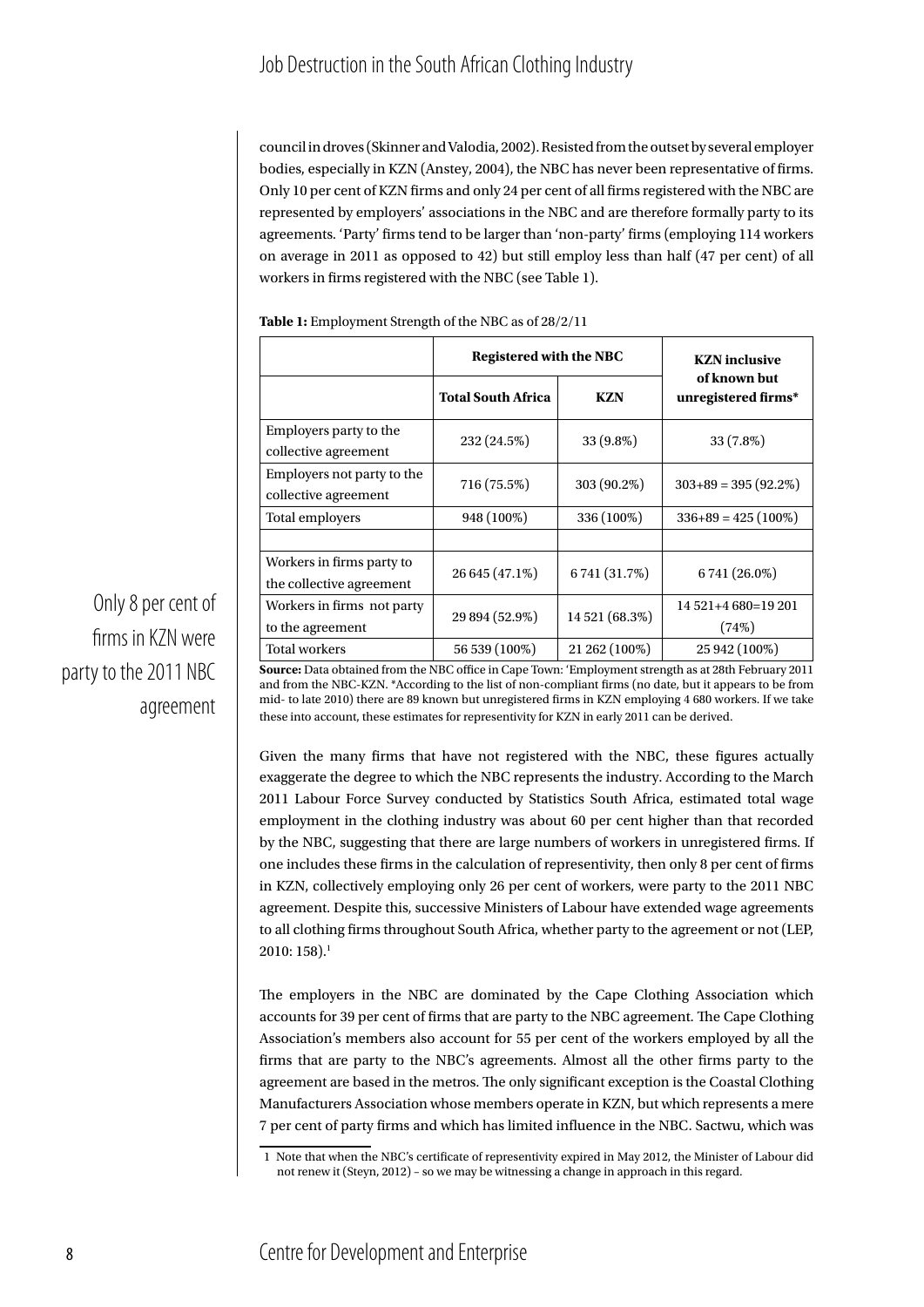created in 1989 out of a series of mergers with regional unions, also has a strong Western Cape presence, though this has declined in recent years as a consequence of major retrenchments in the Western Cape, offset by a small increase in membership in KZN.<sup>2</sup>

In June 2011, five small clothing enterprises from Newcastle, a low-wage region in KZN, together with the United Clothing and Textile Association launched a judicial review requesting that the decision taken by the Minister of Labour to extend the 2011 NBC minimum wages to them be set aside.<sup>3</sup> In the alternative, they sought to have declared unconstitutional some sections of the Labour Relations Act that govern the extension of bargaining council agreements to non-parties (Chen, 2011a). The case was scheduled to be heard in January 2013. At stake is the survival of the 450 firms employing around 16 700 workers being targeted by the NBC in its compliance drive. This paper locates the Newcastle story within the broader context of South Africa's clothing industry and related industrial policy.

### Minimum wages in South Africa's clothing industry

Since the first national minimum wage agreement in 2003, nominal and real minimum wages have risen significantly in low-wage, non-metro areas such as Newcastle (Figures 1 and 2). Prior to 2002/03, minimum wages in most parts of the country were negotiated by employers and unions in regional bargaining councils. Areas like Newcastle that were not covered by the regional bargaining councils were subject to minimum wages set by the Wage Board and subsequently by the Employment Conditions Commission (ECC).4 Both the Wage Board and the ECC took account of the likely trade-off between wage and employment levels when setting minimum wages. Since 2003, minimum wage agreements in the NBC have been routinely extended to all employers by the Minister of Labour without further consideration of the impact on employment.

At stake is the survival of the 450 firms employing around 16 700 workers being targeted by the NBC in its compliance drive

<sup>2</sup> In 2003 Sactwu had 59 574 members of which 53 per cent were in the Western Cape. By January 2011, membership had dropped to 47 815 (of which 32 per cent were in the Western Cape). Sactwu's membership in KZN rose from 25 per cent to 42 per cent over the same period--in part because the compliance drive increased registration of firms and as Sactwu mobilised workers on the issue

<sup>3</sup> Case number 5642/2011 in the KwaZulu-Natal High Court.

<sup>4</sup> In 1991, the Wage Board set minimum wages for clothing firms in South Africa (Wage Determination 471). The so-called independent bantustans were exempt until 1997 when the minimum wage was extended across South Africa. The Wage Board was replaced by the ECC, which regulated minimum wages in clothing between 2000 and 2003 (sectoral determination 4).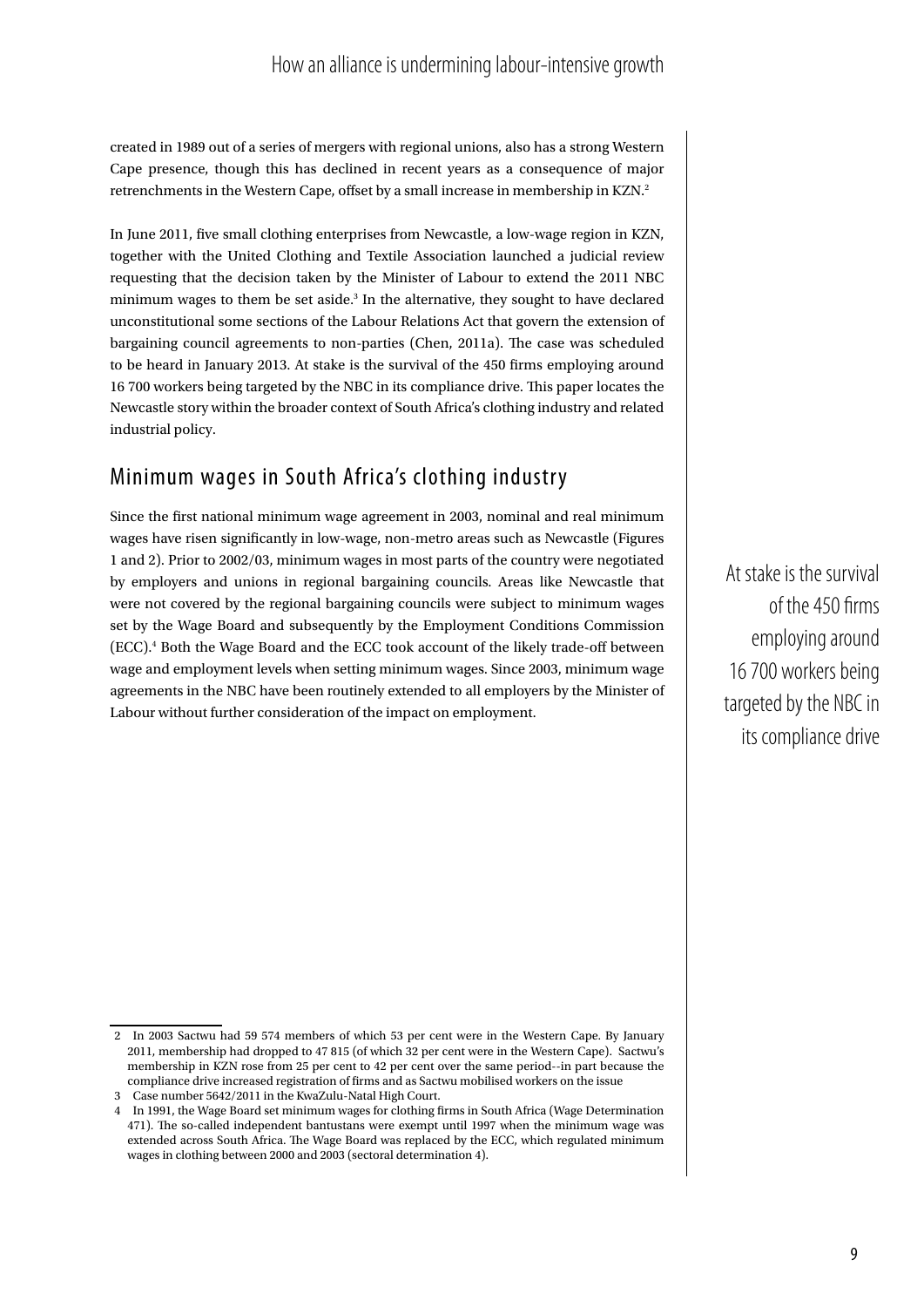#### Job Destruction in the South African Clothing Industry



**Figure 1:** Minimum wages in Cape Town and Newcastle

**Source:** Minimum wages set by the ECC or by extension of NBC agreements as gazetted in various issues of the Government Gazette 2000-2011

**Figure 2:** Real effective exchange rate and wage trends in Cape Town and Newcastle



**Source:** Various issues of the Government Gazette 2000-2011, South African Reserve Bank (http://www. resbank.co.za/Research/Statistics/Pages/OnlineDownloadFacility.aspx)

Figure 1 shows that in 2000, minimum wages in the clothing industry in Newcastle were half those in Cape Town. By 2011, after nine years of wage agreements in the NBC, they were at two-thirds the Cape Town level. This was achieved by pushing up non-metro

Since 2003, minimum wage agreements in the NBC have been routinely extended to all employers by the Minister of Labour without consideration of the impact on employment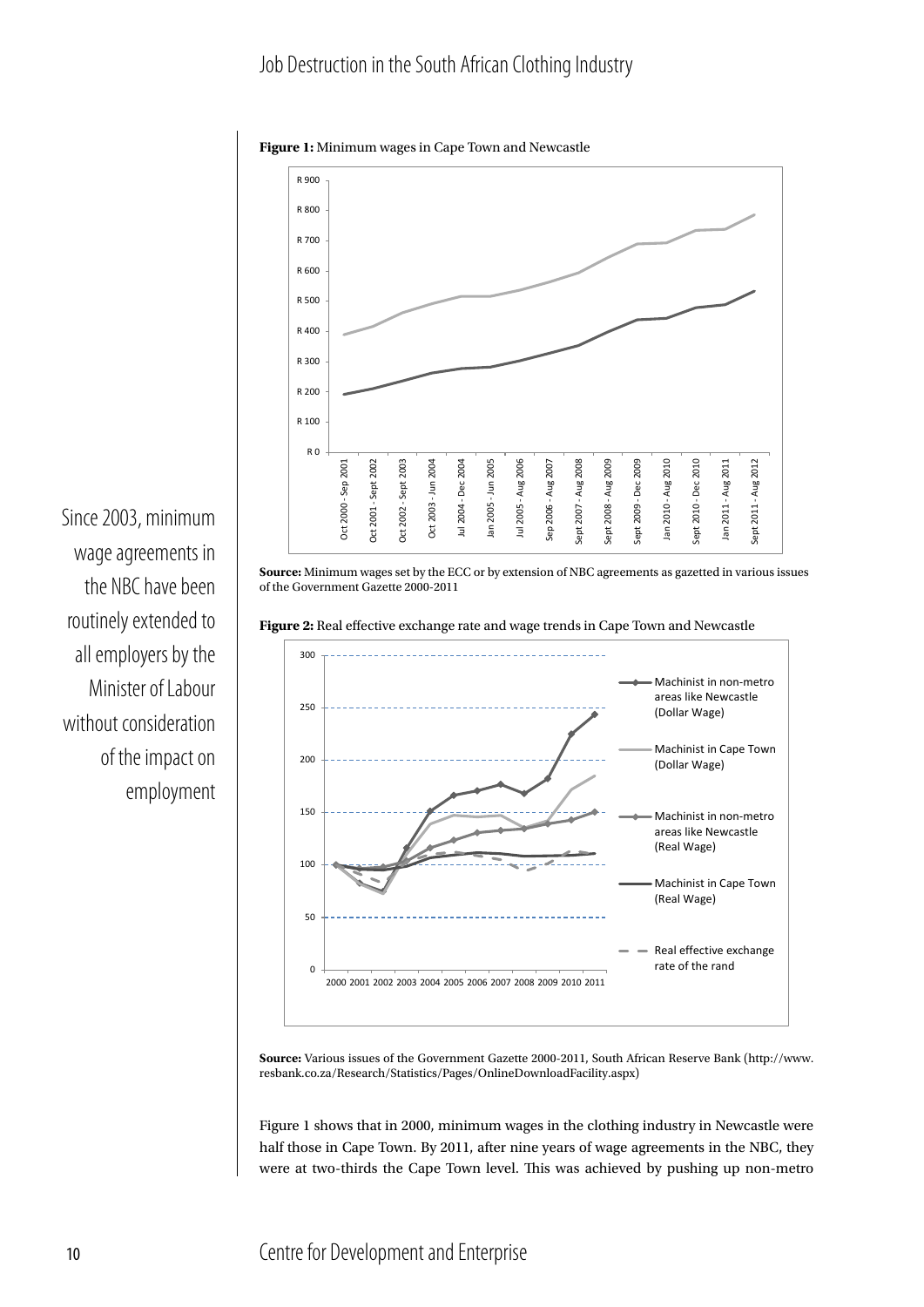minimum wages at a much faster rate than minimum wages in the metro areas. Indeed, as shown in Figure 2, real minimum wages in metro areas like Cape Town have barely kept up with inflation. The strength of the Rand since 2002/03, however, has meant that wages in all areas, when expressed in dollar terms, have risen significantly, with adverse consequences for competitiveness across the industry. One way to interpret these data is that Sactwu wage negotiators have recognised that, in light of the strong Rand, too rapid a rise in wages in Cape Town would threaten jobs there. Indeed, they have explicitly recognised this.<sup>5</sup> A different approach has been applied to Newcastle and other nonmetro areas, however, which has seen much more rapid real growth in minimum wages outside of Cape Town.

Most of the employers represented in the NBC have gone along with the reduction of inter-regional differentials as this is of little consequence to them, at best protecting them from future marginal inroads into their markets. Indeed, for metro-based employers, the NBC may well have helped constrain wage growth as Sactwu traded flat real wage growth in metro areas for higher minimum wage growth in non-metro areas.

Firms that are party to the NBC negotiations tend to produce for relatively protected niche markets (e.g. bespoke orders, promotional products) or the 'fast fashion' end of the industry, where margins are higher and where longer-term relations can be forged with retailers. For this reason, they are not threatened by competition from low-wage non-metro firms which produce clothes for different markets, notably the relatively simple skirts, shirts and pyjamas that are aimed at middle- and low-income consumers for whom branding is less important. Indeed, the regional dispersion of South Africa's clothing industry mirrors the spatial profile of global value-chains in which low-wage areas produce items for the mass market, and higher-wage firms in metro areas produce higher value-added items for better off consumers (Gibbon, 2004; Gibbon and Ponte, 2005; Rogerson, 2004; Skinner and Valodia, 2002; Nattrass and Seekings, 2012a, 2012b). This is why the presence of low-wage firms does not inevitably result in a 'race to the bottom' for the South African clothing sector as a whole. If it did, there would only be clothing factories in low-wage areas, and no jobs at all in Cape Town.

Yet the NBC and the umbrella employers association — the Apparel Manufacturers of South Africa (AMSA) — defend the compliance drive as a struggle for survival. According to the NBC compliance manager, non-compliant firms are 'taking business away from compliant firms whose existence is being threatened, so we cannot allow the situation to continue' (quoted in Bisseker, 2010). Johann Baard, the head of AMSA, also portrayed the situation as a zero-sum game, claiming it was 'unconscionable' to 'sacrifice a complying industry employing tens of thousands of workers under conditions of "decent work" so that employees of non-complaint employers can remain employed in oppressive circumstances' (ibid). Such claims are blatantly implausible. AMSA members have long co-existed in the presence of low-wage firms in South Africa. Destroying the low-wage firms in South Africa will benefit firms in countries like China and Lesotho, not AMSA members. AMSA's support for the compliance drive should be interpreted as a means of putting pressure on government and Sactwu (via the associated job losses and resultant The presence of lowwage firms does not inevitably result in a 'race to the bottom'

<sup>5</sup> SACTWU Press Release, "SACTWU and NCMA sew together wage agreement". 9th June 2005; http://www. sactwu.org.za/pr-and-news/archived-2005/71-sactwu-and-ncma-sew-together-wage-agreement.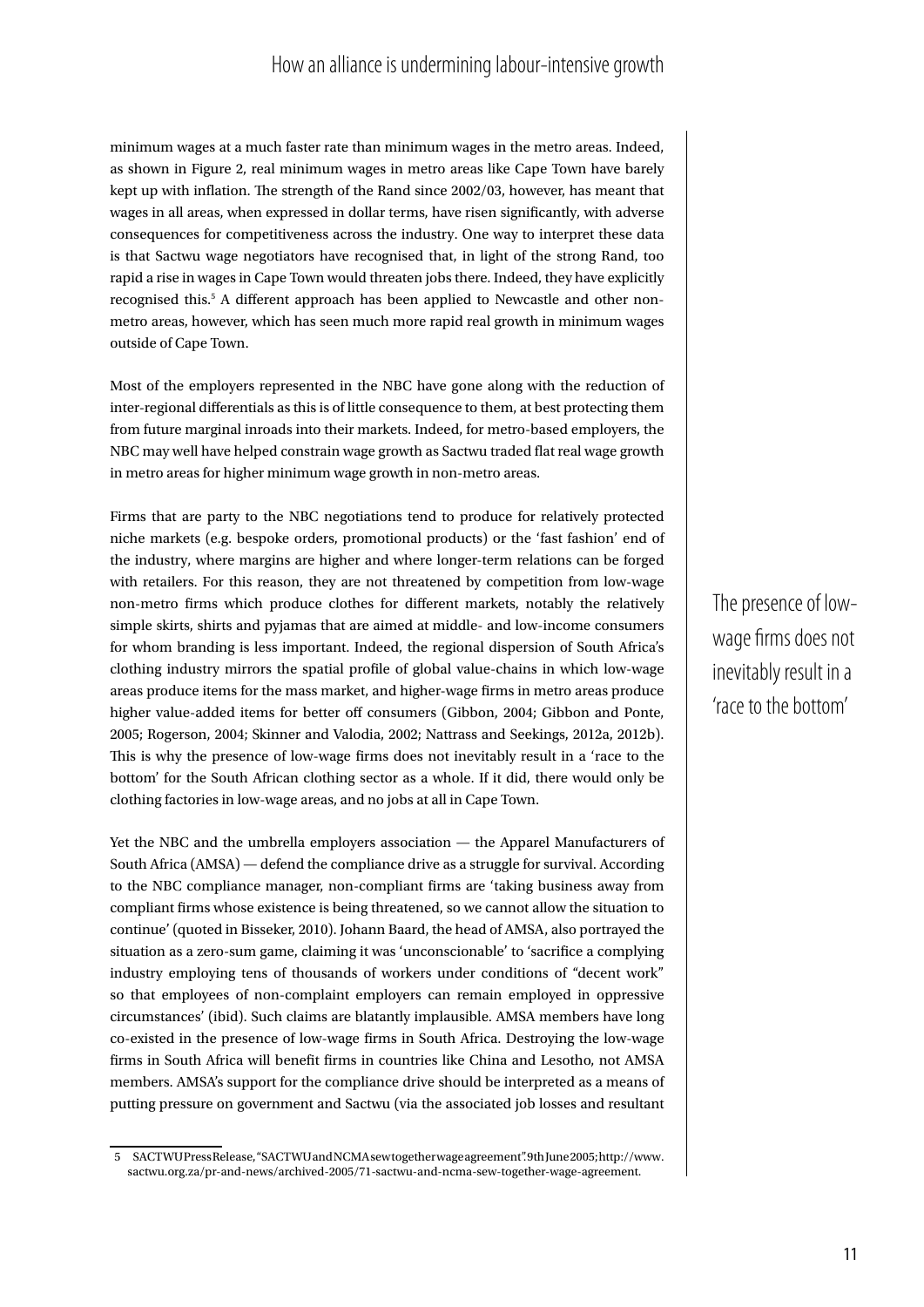public outcry) to agree to a new 'wage model' with more room for productivity-linked pay (discussed further below).

Labour-intensive producers are particularly sensitive to wage increases. According to the 2008 manufacturing survey, wage costs in the clothing industry comprise 19,2 per cent of total expenditure, almost double that for manufacturing as a whole (StatsSA, 2010). But in low-wage areas like Newcastle, this figure is substantially higher: for the four Newcastlebased applicants in the High Court case who were in business in 2008, the proportion of total costs accounted for by wages ranged between 35 per cent (a knitwear jersey producer) and 61 per cent (a cut-make-and-trim (CMT) enterprise).<sup>6</sup> Raising minimum wages, especially in the presence of intensifying international competition, has a huge impact on profit margins, which are already tight in a clothing industry that is one of the most competitive in the world.<sup>7</sup>

International competition has been a key factor driving structural change in the clothing industry across Africa (Brooks and Simon, 2012). Tariff protection on imported South African clothing fell from 84 per cent in 1995 to 40 per cent in 2002 (Skinner and Valodia, 2002: 59). Initially, the rapid depreciation of the Rand between 2000 and 2002 helped to sustain competitiveness as tariffs fell. Figure 2 shows that both the real effective exchange rate (the value to consumers of imported goods) and the dollar cost of wages fell sharply in 2001 and 2002 to the benefit of South African producers.

In response to their improved competitiveness on international markets, many clothing manufacturers reneged on their orders from domestic retailers, opting instead for lucrative export contracts. South Africa's retailers scrambled for alternatives, and 'discovered' China — the most important low-wage clothing producer which has dominated the international clothing trade since joining the World Trade Organisation in 2001, and the expiration of the Multi-Fibre Arrangement in 2005 (Morris and Einhorn, 2008). When the Rand strengthened again from 2003, South Africa's clothing exports collapsed. Imports of clothing rose sharply, especially from China, despite an increased tariff on imported clothing and temporary restrictions on Chinese imports in 2007 and 2008. By 2010, threequarters of South Africa's clothing imports were from China (AMSA, 2011: 1) where labour costs per unit of output are half that in South Africa (Morris and Barnes, 2009).

The collapse in clothing employment would have been much worse if many of the lowwage producers had shut down due to an inability to comply with the NBC minimum wage. But their non-compliance with minimum wages came at the cost of chronic conflict with the NBC.

All firms in the clothing industry are legally obliged to register with the NBC and to comply with any collective agreement extended by the Minister of Labour to non-parties. In the first 18 months of its existence, the NBC's compliance officer investigated almost 1 400 firms and issued non-compliance notices against almost 1 000 of them (Anstey, 2004: 1859). Its campaign against non-compliant firms continued intermittently, resulting in factory closures and job losses (LEP, 2010: 162). The 2010/11 compliance drive is the latest chapter

By 2010, three-quarters of South Africa's clothing imports were from China where labour costs per unit of output are half that in South Africa

<sup>6</sup> Information obtained from firm-level annual financial reports.

<sup>7</sup> According to the 2008 manufacturing census, profit margins are 0.5% in clothing as opposed to 8% in manufacturing as a whole (StatsSA, 2010).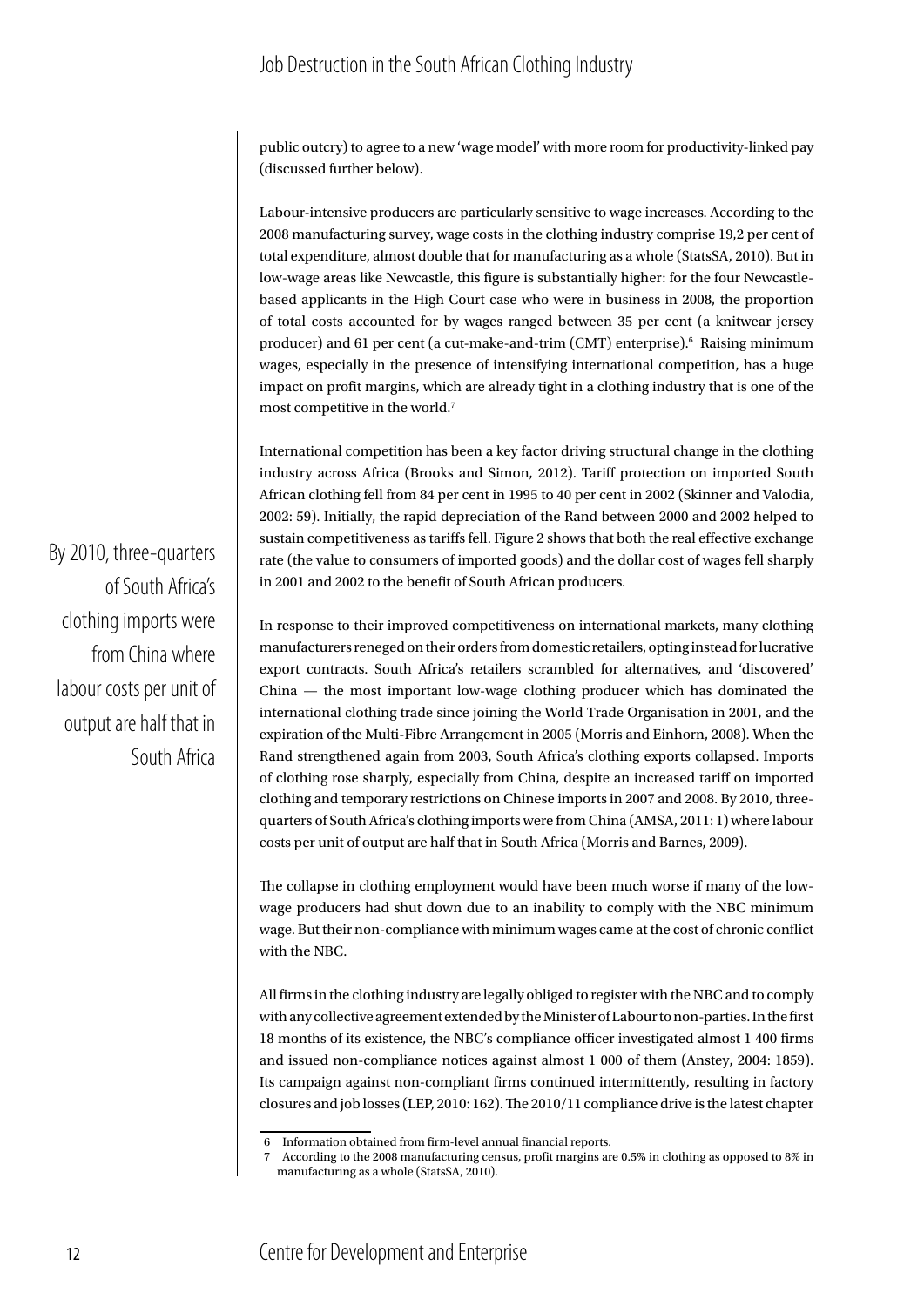in this saga — although the stakes have risen considerably, and the very constitutionality of some aspects of South Africa's wage setting machinery is now being reviewed in court.

## 'Chinese' firms in Newcastle

The five applicants in this court case are so-called 'Chinese' producers in that they originate from Taiwan, Hong Kong or China. Originally recruited by the municipality in the 1980s and 1990s to create jobs, Chinese producers brought with them the skills and networks needed to operate at the very labour-intensive end of the clothing industry (Todes, 1998). By the 2010s they had come to form a settled 'Chinese' community.<sup>8</sup>

During the 1970s, Newcastle underwent a rapid process of industrialisation. Manufacturing jobs expanded from 5 023 in 1970 to 19 514 in 1982, accounting for 49 per cent of the Gross Geographic Product (Robbins et al., 2004: 13). Over half of these jobs were provided by the steel giant, ISCOR. In response to ISCOR's plans for further expansion of the steelworks, the Newcastle town council invested heavily in roads, housing and related infrastructure. When ISCOR cancelled its plans, Newcastle was left with over 600 vacant houses, 2 000 serviced plots, and a shrinking industrial base (Hart, 2002: 146). The town council responded by developing a strategy to lure East Asian (initially Taiwanese) clothing firms to the area (Todes, 1998).

The municipal officials responsible for economic development visited Taiwan, Hong Kong and China many times, meeting with prospective investors and visiting factories. The key official learned basic Mandarin. His business card is still printed in English on one side and in Mandarin on the other. The strategy worked in part because of the generous subsidies on offer through the Regional Industrial Development Program (RIDP), an apartheid-era industrial decentralisation programme. Other inducements included cheap high-quality real estate and large supplies of low-wage labour in the adjoining townships (created in large part through forced removals off farms in the 1960s and 1970s). As a result of these efforts, clothing and knitwear had become the mainstay of manufacturing in Newcastle by 1996, accounting for 11 295 jobs (Robbins et al., 2004: 15). The core of large Taiwanese firms soon attracted other, often smaller, family-linked firms to Newcastle, and a highly networked form of production soon developed. Knitting, assembly and embroidery were often done in different firms, replicating the kinds of familial management systems and networks found in Taiwan (Hart, 2002: 183-4). CMT operations also sprang up, producing basic items such as sleepwear, uniforms, jeans, skirts and basic shirts, with factories often sharing orders, and outsourcing particular tasks.

Chinese immigration (initially from Taiwan and Hong Kong, but from 1998 also from mainland China and Singapore) continued long after the RIDP incentives were phased out in the early 1990s. A vibrant community developed: Newcastle has several Chinese restaurants, a Buddhist temple, a Chinese night school, two Chinese chambers of business (one politically pro-Taiwan, the other with members from China, Taiwan and Hong Kong), and a 'Welcome to Newcastle' obelisk at the city limits in Mandarin and English. Strong links remain with their countries of origin, but for many of those in the clothing sector, Newcastle is their home in a very real sense. They own houses, factories and participate

Chinese producers brought with them the skills and networks needed to operate at the labour-intensive end of the clothing industry

<sup>8</sup> This section draws on secondary literature and on interviews with local government officials, factory owners and some of their workers.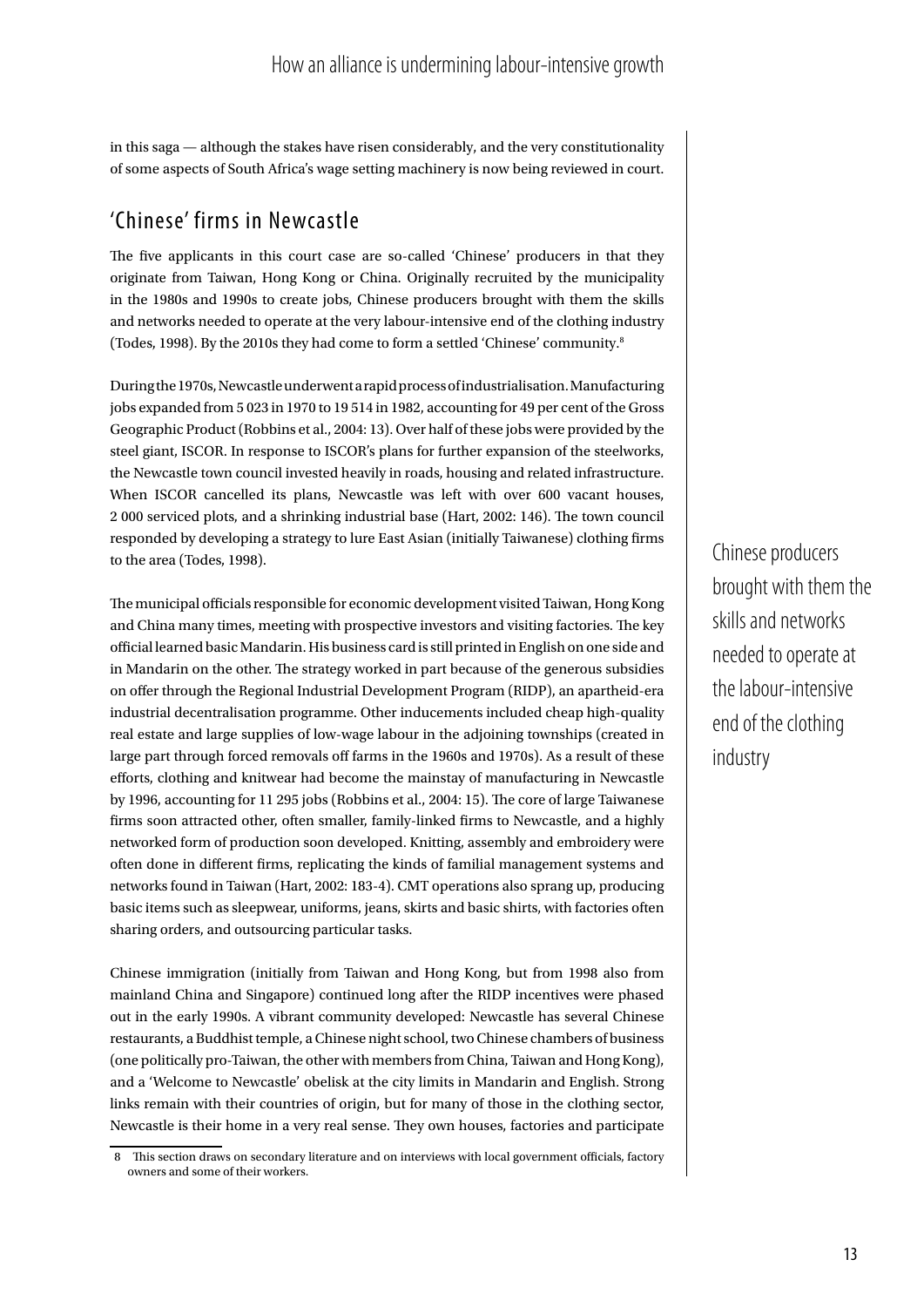in local politics (including at least two who have been elected town councillors). Many have become South African citizens and have children born and schooled in South Africa.

But their journey has had many twists and turns. The first economic shock was in 1991 when the RIDP (which had provided significant wage subsidies) came to an end and Wage Determination 471, setting national minimum wages in clothing on a regionally differentiated basis, came into effect. Many ignored the wage determination, however: by 1995 Sactwu had over 30 labour disputes with firms in Newcastle, and its then General Secretary, Ebrahim Patel, said he would 'eat these fly-by-nights for breakfast' (in Hart, 2002: 166). Later, as Minister of Economic Development (from 2009), Patel supported South Africa's industrial policy which provides incentives for industrial upgrading conditional on compliance with legislated minimum wages (see, for example, DTI, 2011). The clear thrust of post-apartheid industrial policy for the clothing industry has been to shift it towards the more capital-intensive, sophisticated end of the clothing market (discussed more below). There is simply no place in this approach for low-wage, labourintensive production.

The second major shock was wage setting through the NBC and the appreciation of the Rand from 2003. This had serious implications for the large Taiwanese producers, many of which produced for the export market. Richfin, a large Taiwanese-owned knitwear producer, applied to the Industrial Development Corporation (IDC) to reschedule a loan, and, when this was refused, closed its doors, putting 1 660 people out of work. Nova Clothing, the first firm to relocate to Newcastle from Hong Kong, was issued with a compliance order to pay legislated minimum wages and subsequently closed its doors, putting a further 1 600 people out of work. The owner had apparently instigated legal proceedings against the government over the creation of the NBC, but withdrew the action under pressure from Sactwu (including protest marches), and left South Africa.9 He, like many other Chinese producers, was concerned about the power of the NBC to seize property and assets of firms that were not paying the prescribed minimum wage (Robbins et al, 2004: 22-3). Other large employers that closed during this period included Welcome Textiles and Nantex, which respectively put 450 and 2 000 people out of work.

This signalled the effective death of Newcastle's clothing export industry. From 2003, almost all of the remaining producers concentrated on the low- and middle-income domestic market, competing directly with imports from countries like Lesotho and China. Some registered with the NBC and paid various dues — including an 'agency fee' from 2006 which raised wage costs by 10 per cent — but did not comply with the minimum wage agreement, although some raised their minimum wages in an effort to get closer to the legal minimum. Others attempted to avoid the NBC altogether — an increasingly untenable strategy given the compliance drive.

The Newcastle Chinese feel betrayed by the transformed policy environment and by what they perceive to be racist slurs (for example, calling them 'fly-by-nights' when they regard Newcastle as their home).

They also felt that there was a failure to understand how difficult it is to compete at the bottom of the clothing market. In this highly competitive environment, missed deadlines

The Newcastle Chinese feel betrayed by the transformed policy environment

<sup>9</sup> Information supplied by Ferdie Alberts, interviewed 14 June 2011.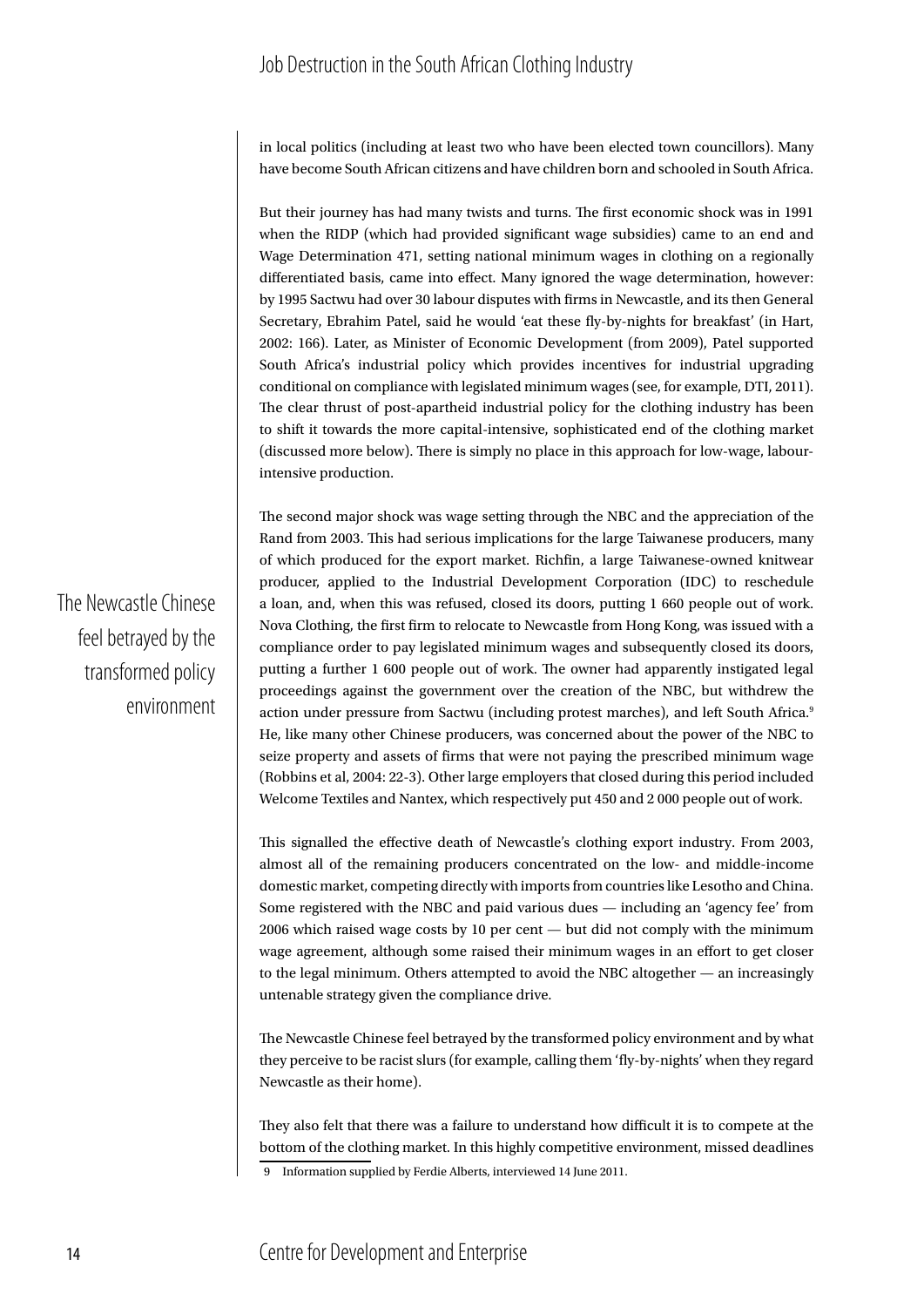can turn a small profit into a major loss as penalties are imposed and orders cancelled. Some owners live on their factory premises, mobilising their family to work long hours in the factory if a deadline is in danger of being missed. (Mr Cheng, the owner of Lucky Industry, died of a heart attack late one night in 2011 as he worked at five knitting machines trying to complete an order). These pressures have also sometimes resulted in labour practices that are clearly abusive, such as locking workers into the factory. In one particularly infamous case from 2001, a worker on a night shift gave birth prematurely to twins — both of whom died because the owner could not be reached and relatives could not access the locked factory (Newman, 2005). It was an incident that prompted the Department of Labour to inspect Newcastle clothing factories, finding other instances of abuse (ibid). It also prompted Sactwu to launch its 'operation clean-up' to end 'sweatshop conditions' in the area.<sup>10</sup>

Ten years on, some Newcastle firms still do not fully comply with the Basic Conditions of Employment Act (Kriel, 2012; Gina, 2012) and, according to the NBC's list of 'known non-compliant' firms, some were paying less than half the NBC minimum wage in 2010. For Sactwu, this is 'simply irreconcilable with the work environment contemplated by our labour legislation and our Constitution' (Gina, 2011: par 10-11).

It is important, however, to recognise some complexity in the patterns of conditions of service which is not fully captured by asking only if firms pay the minimum wage: some firms provide small payments to their workers during the off-season (a practice they would likely stop if they paid higher wages); others have experimented with worker co-operatives and various forms of productivity-linked pay. One model is to pay bonuses for production over and above a basic quota. Another is to offer low basic weekly wages but to supplement them with piece-work payments. These practices can result in significant variation in earnings. According to wage records for 2011, take-home pay for workers employed by one of the applicants in the case (a CMT firm) ranged from 15 per cent below the NBC minimum wage to almost double it.

There is, therefore, no simple correlation between minimum weekly wages and total earnings, and not all workers would necessarily benefit if wages rose to the prescribed minimum if that came at the cost of much reduced productivity-linked pay. Indeed, when one of the applicants in the court case (the jersey producer) attempted to increase his minimum wages to 70 per cent of the legal minimum, he could only do so by reducing his piece-work bonuses. His most productive (and best paid) workers resigned in protest at their reduced total earnings.

# The compliance drive, industrial policy and the destruction of jobs

By the end of 2009, the NBC was taking action against over 400 clothing factories, mostly in low-wage areas of KZN (especially Newcastle), Botshabelo and QwaQwa. This involved obtaining arbitration awards (made orders of the Labour Court in terms of section 143 of the Labour Relations Act), followed by writs of execution (implemented on instruction by Take-home pay for workers employed by one of the applicants ranged from 15 per cent below the NBC minimum wage to almost double it

<sup>10</sup> Operation Clean-up is regarded as a key date by Sactwu: http://www.sactwu.org.za/union-history/ important-dates?start=2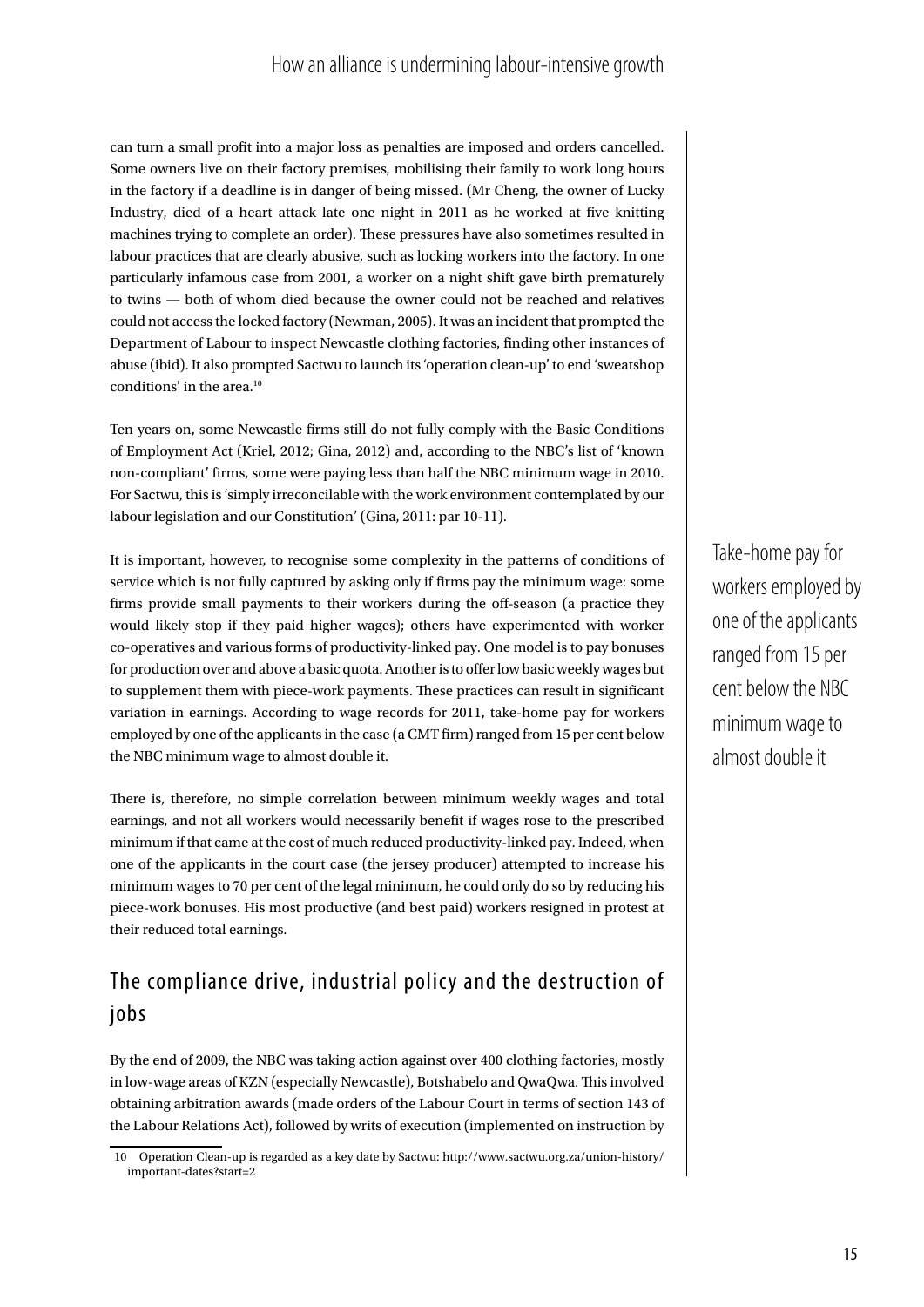the local sheriff). Many writs were obtained, but not fully executed as NBC officials sought agreements with firms over payments of dues and pension fund contributions owed to the NBC, as well as wages owed to workers. For firms that had been non-compliant for many years, the amounts owing in terms of back-pay and NBC contributions were substantial and self-evidently impossible to honour fully.<sup>11</sup> There was, therefore, some room for negotiation, although the high current cost of compliance remained the major sticking point.

Some owners engaged in elaborate cat-and-mouse games with the NBC as they begged for time to implement the minimum wage while completing their existing orders and simultaneously making plans to shut down their companies. Some opened new businesses, sometimes in different locations, forcing the NBC to begin the process anew. They also leased machinery from other factories to avoid having these assets attached. Others downsized to micro-enterprises (employing five or fewer workers) in order to obtain an automatic exemption from the minimum wage, or re-organised themselves as co-operatives.

For example, Alex Liu, the chairman of the Newcastle Chinese Chamber of Commerce and Industry (henceforth 'the Chinese Chamber') and key spokesman for the Chinese clothing firms, shut down his clothing firm (Win-Cool) in 2008 but was prompted by his parents and ex-workers to start up again. He decided the only way this could be done was to set up a co-operative (Simunye) which would fall under the Co-operatives Act rather than the NBC to supply orders sourced through Win-Cool (Payne, 2011). In 2011, workers in the co-operative earned a basic wage of R250 but this was supplemented with productivity-linked pay, which pushed earnings for some as high as R630 a week (well above the R489 NBC minimum wage). The NBC, however, takes a dim view of both the wages paid and the Win-Cool/Simunye structure, and has taken Liu to court several times. As of 2013, however, Win-Cool/Simunye remains in operation.

In 2010, the NBC compliance manager drew up a list of 65 priority 'offenders' and acted decisively against them. By the end of July, the sheriffs had executed 13 writs in metro areas and 12 in non-metro areas, nine of which were in Newcastle.12 In August, the NBC ramped up the process, shutting down a further 14 firms in Newcastle and QwaQwa (Khanyile, 2011). Employers and workers alike were alarmed by the precipitous job destruction. When the sheriffs shut down Wintong Manufacturing in Newcastle, factory workers protested vociferously (Dugger, 2010). The Chinese Chamber added its voice to the protest and 85 clothing firms closed in solidarity. Sactwu asked the courts to intervene, arguing that this amounted to an illegal lockout. Negotiations led to the re-opening of the factories (including Wintong) and a series of meetings between the Department of Labour, the Department of Trade and Industry (DTI), the NBC, AMSA and various ad hoc representatives of firms that were not party to NBC agreements and were also not compliant with their terms (Chen, 2011: par 54).

Although the parties to these meetings committed themselves to finding a solution that was acceptable to everyone, they failed to do so. Many of the non-party firms, mostly in

When the sheriffs shut down Wintong Manufacturing in Newcastle, factory workers protested vociferously

<sup>11</sup> According to an audit done in September 2009, R40 million was owed in arrear payments to workers in non-compliant firms (Enslin-Payne, 2011a).

<sup>12</sup> NBC progress report on the to 65 prioritised list (reported on in HC5 of the court papers).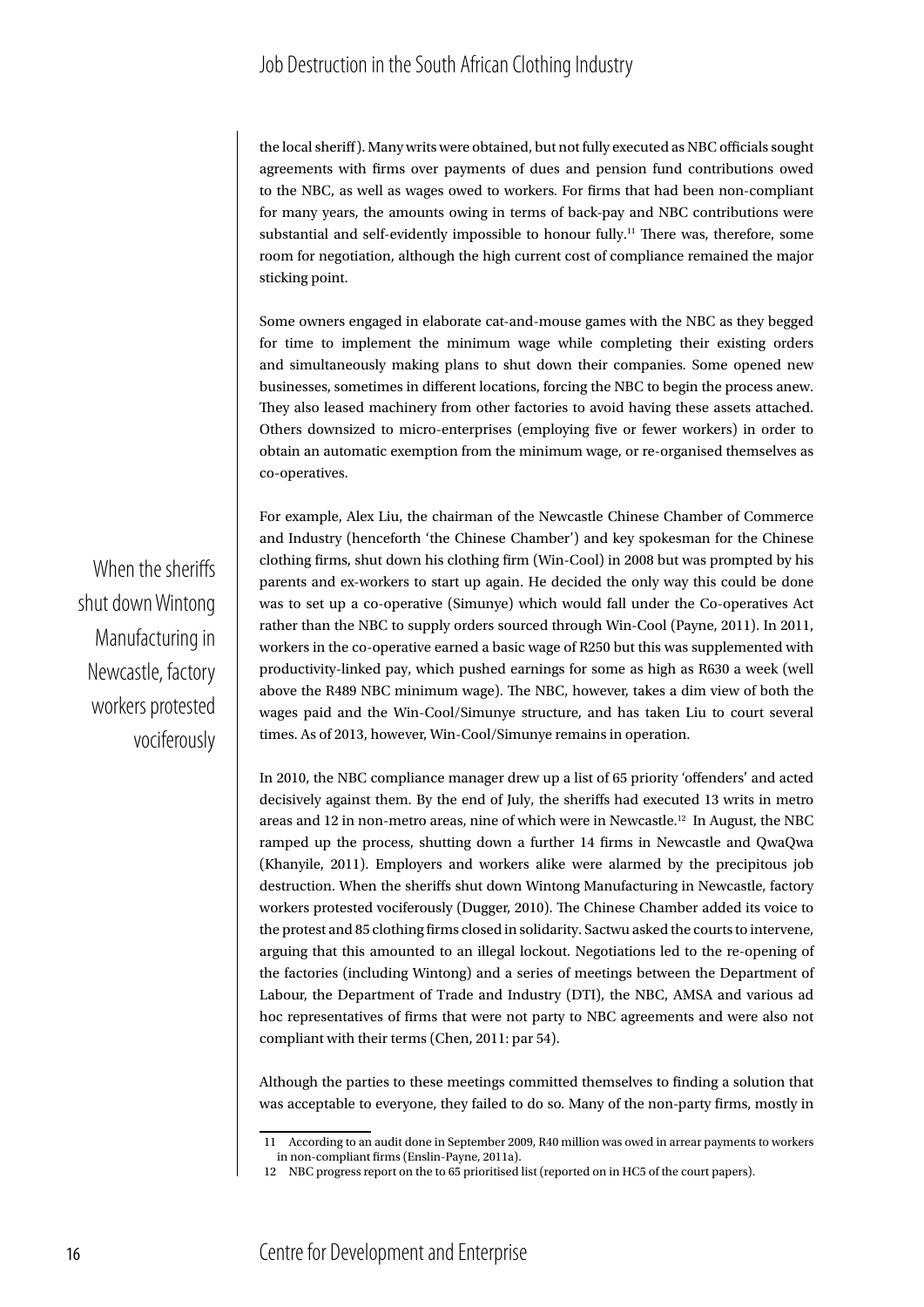#### How an alliance is undermining labour-intensive growth

KZN, organised themselves into a new association — the United Clothing and Textile Association (UCTA), chaired by Ahmed Paruk and Alex Liu (deputy) — which proposed a new wage model for the entire industry. This would allow for lower minimum wages supplemented by piece-work or productivity-linked pay. At this meeting, AMSA, the Cape-based employers association that had helped launch the compliance drive in the first place, announced an 'alliance' with the Chinese Chamber, saying that there was a 'need for a new minimum wage dispensation in the industry because of the job losses and closures' and to 'change the current law'.13 This was rejected by Sactwu, however, and, later that month, it presented its 'Worst Employer Award' to the Chinese Chamber in the form of a broken brick, symbolising employers who break, rather than build, decent work in the clothing industry.14

By November 2010, 26 factories in Newcastle had been closed down (Chen, 2011: par 52). In December, following substantial adverse publicity about job losses, the NBC accepted a proposal from the Coastal Clothing Manufacturers Association (the so-called '22 December resolution') to allow the non-compliant firms to become compliant in phases. A 'moratorium' on proceeding with writs of execution against non-compliant companies was implemented, and Ebrahim Patel announced that non-compliant firms would not have to comply immediately with the minimum wage. Instead, they had to become 70 per cent compliant by 31 March 2011, 90 per cent compliant by 1 January 2012 and 100 per cent compliant by 30 April 2012 (Chen, 2011: par 58). All arrears (back-pay, NBC levies, etc.) owed by firms were suspended and deemed payable only if the firm broke the phase-in agreement, or became non-compliant after 30 April 2012.

That Patel was in charge of this process rather than the Minister of Labour, under whose remit this process more naturally falls, reflects the additional resources he was able to mobilise through his co-ordinating role as Minister of Economic Development especially various DTI support programmes and production incentives. The DTI also encouraged clothing firms to make use of industrial policy programmes to upgrade production processes. The Clothing and Textile Competitiveness Improvement Programme (CTCIP), for example, assists large clothing producers to upgrade skills and production capacity and to develop stronger and more co-operative links with suppliers in the CMT sector.15 A key requirement of the programme is that all parties comply with of the NBC agreement. The DTI also offers production incentives (worth 10 per cent of value-added) to help fund capital-investment. These, too, are only available to those who comply with the requirements of the NBC.16

It is important to recognise that making themselves eligible for these programmes and making use of them would tend to increase the capital-intensity of the firms and, because of their higher wage costs, shift them towards the higher-income consumer market. Or, as the DTI (2010: 6) puts it, the CTCIP is 'aimed at helping the industry upgrade its processes, products and people. This is expected to move the industry up the value chain to activities that are far more sustainable than competing against "sweatshop" labour practices and pervasive government subsidisation in other developing countries.'

By November 2010, some 26 factories in Newcastle had been closed down

<sup>13</sup> Minutes of the meeting chaired by Les Ketledas of the Department of Labour, 20 September 2010.

<sup>14</sup> http://www.sactwu.org.za/pr-and-news/archived-2010/161-worst-employer-award.

<sup>15</sup> http://www.thedti.gov.za/financial\_assistance/financial\_incentive.jsp?id=35&subthemeid=25

<sup>16</sup> http://www.thedti.gov.za/financial\_assistance/financial\_incentive.jsp?id=36&subthemeid=25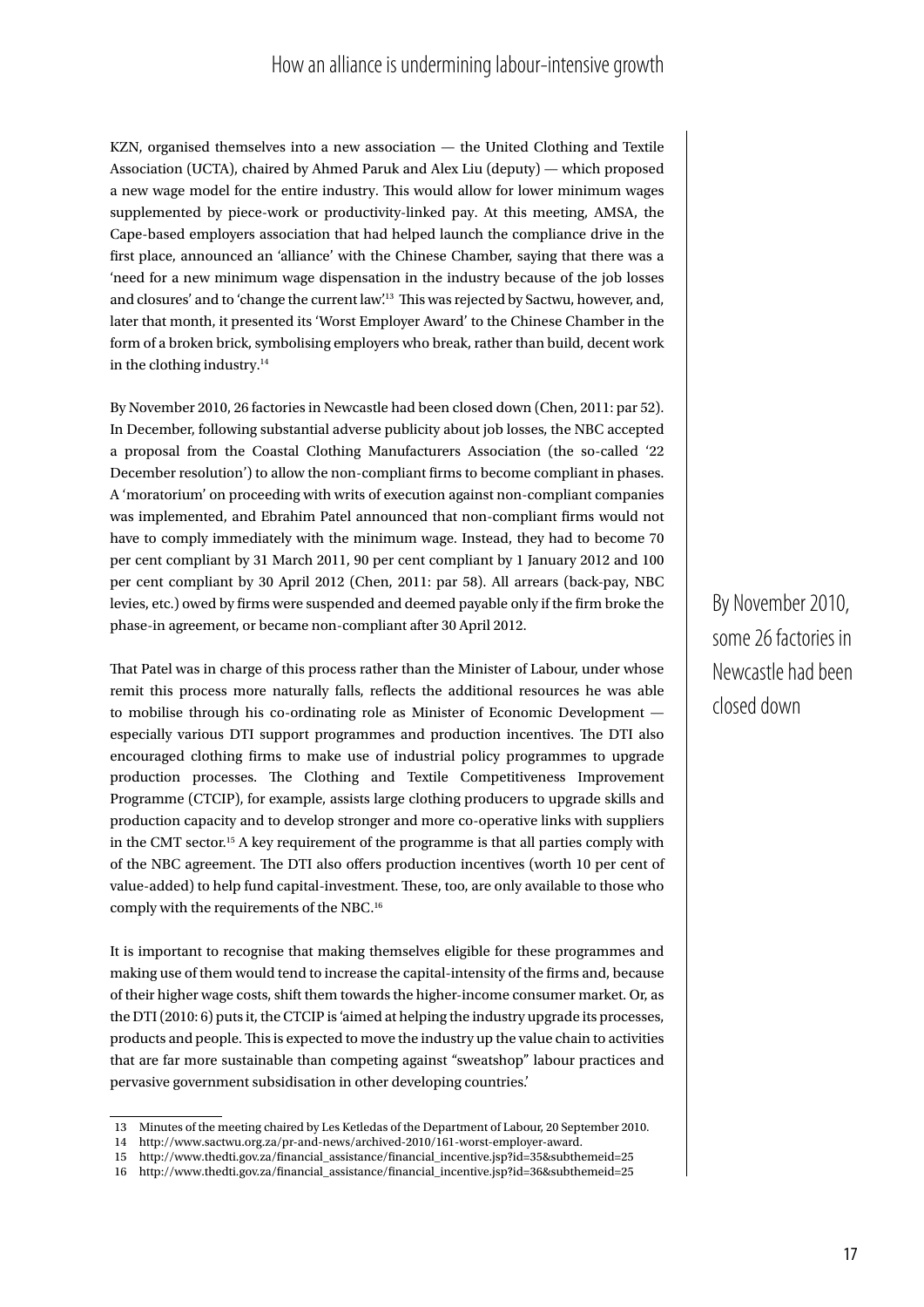Unsurprisingly, given Patel's erstwhile leadership of Sactwu, this is in line with Sactwu's understanding of 'decent work' as being only those jobs in the top-end of the clothing industry. In his defence of the NBC, Andre Kriel, the current General Secretary of Sactwu, quotes approvingly from a DTI document which argued that: 'a policy that seeks to base competitiveness on low wages would not be consistent with South Africa's human rights culture. On the contrary, sustainable human resources policies will allow the industry to compete in the market for high fashion and technical garments and textiles and to deliver innovative, quality products that require well trained and productive workers' (Kriel, 2012: par 57).

There is no place in this vision for the labour-intensive production of basic goods for lower-income consumers or the mass market. It implies that if the industry is to exist at all, firms must compete only in the 'high fashion', technical/quality end of the industry. The destruction of low-wage labour-intensive firms is thus explicitly part of the DTI/Sactwu structural adjustment programme for the industry.

Patel reported in February 2012 that 100 South African clothing firms were benefitting from the DTI's incentive programmes, to the tune of R1 billion (Crotty, 2012). These are sizable incentives averaging R10 million a firm, and equivalent to R18 000 per worker in firms registered with the NBC. They are, in other words, nearly double the 2008 estimate of the investment costs associated with each job in the industry. Moreover, some firms received more than R10 million from the DTI: in the three years before March 2012, Seardel, which is part-owned by Sactwu,<sup>17</sup> received R98,6 million in production incentives, almost all related to its apparel.18 Ironically, Seardel has a manufacturing plant in Lesotho, which means that Sactwu benefits indirectly, via its shareholdings, from low-wage production there. Sactwu has publicly defended its indirect shareholding in a low-wage producer in Lesotho, in part, on the basis that it is compliant with Lesotho's minimum wage legislation. This is despite the fact that minimum wages in Lesotho are significantly lower than the wages paid in the non-compliant firms in Newcastle that Sactwu and the NBC are trying to shut down!<sup>19</sup>

The DTI, in its most recent Industrial Policy Action Plan (IPAP), claims that its various support programmes have 'effectively stabilised a deeply vulnerable sector' (DTI, 2011: 17), which would be a very poor achievement for a government supposedly committed to rapidly increasing the number of people in employment. By the same token, in late 2010, Sactwu celebrated a 'reduction in job losses', because the 30 000 jobs lost between 2007 and 2010 were fewer than had been lost in the preceding three years.<sup>20</sup> One year later, in late 2011, Sactwu celebrated a further 'significant slowdown in retrenchments in the industry $\chi^{21}$  which the union attributed primarily to the DTI's support. Indeed,

The destruction of lowwage labour-intensive firms is explicitly part of the DTI/Sactwu structural adjustment programme for the industry

<sup>17</sup> Sactwu owns 38% of Hoskins Consolidated Investments (HCI) which owns Seardel. Sactwu also has a small holding of Seardel shares on its own account. Together, Sactwu's stake in Seardel is 30% of all shares (calculated from the 2012 Seardel annual report).

<sup>18</sup> Clothing Industry sheds jobs, 17 February, 2012: http://www.hci.co.za/clothing-textile/clothingindustry-sheds-jobs/. According to Seardel's 2012 annual report, the apparel section got R66,7 million from the DTI's customised sector program for the clothing industry in the 'period under review', presumably meaning 2011-12.

<sup>19</sup> 'Union owns stake in sweatshop', by Anna-Marie Lombard, City Press, 20th September 2010.

<sup>20</sup> Sactwu press release, 'Clothing and textile industry job losses slow down', 4th October 2010; http:// www.sactwu.org.za/press-releases/clothing-and-textile-industry-job-losses-slow-down.

<sup>21</sup> SACTWU press release, 'Significant slowdown in clothing, textile and footwear job losses', 14th November 2011; http://www.sactwu.org.za/pr-and-news/ archived-2011/210-significant-slowdown-in-clothing-textile-and-footwear-job-losses.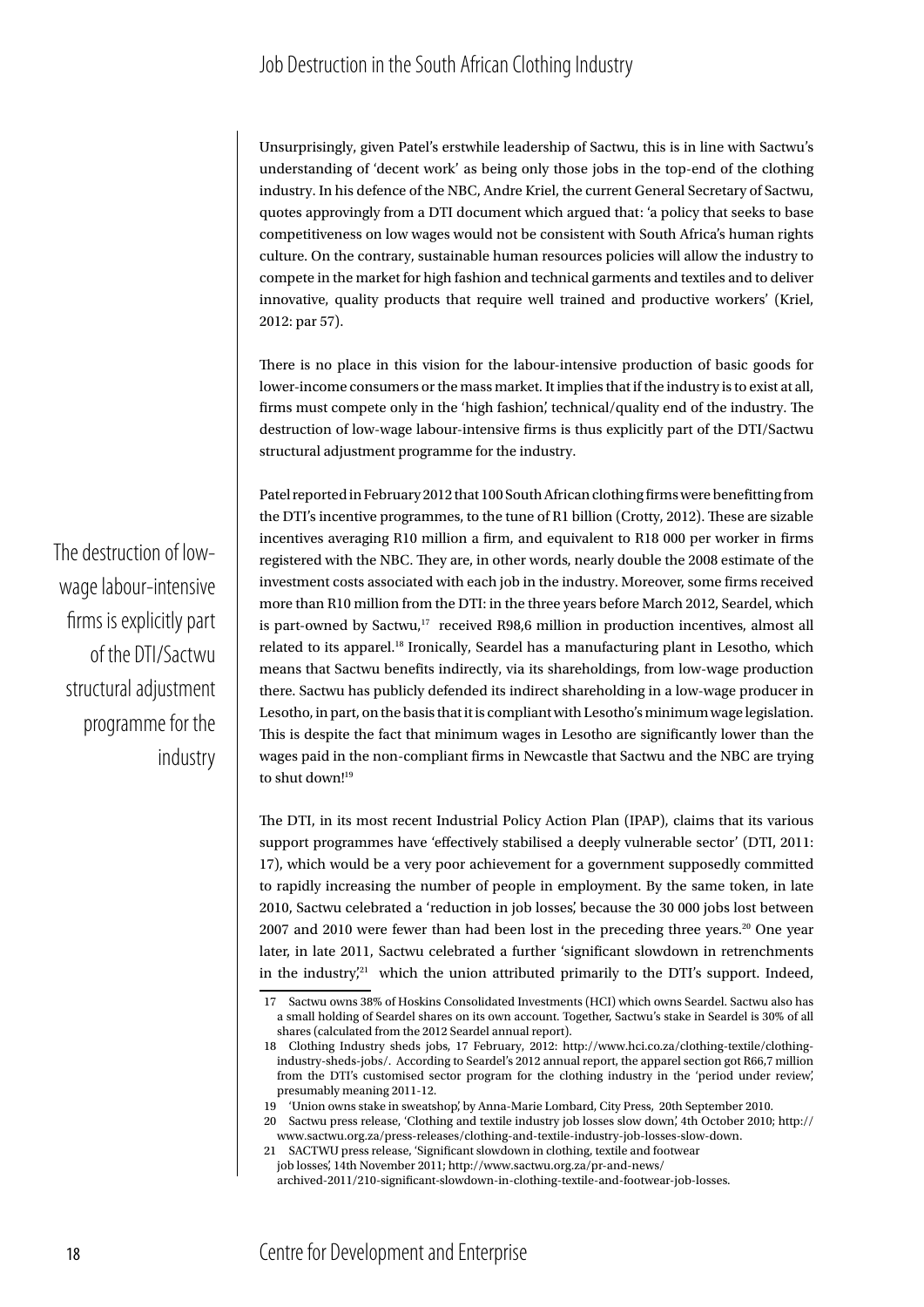#### How an alliance is undermining labour-intensive growth

Sactwu's research director, Etienne Vlok, echoed the DTI, suggesting that the industry had 'stabilised' due to the government's productivity-oriented industrial policies (Vlok, 2012). As late as July 2012, the DTI was claiming that upgrading and compliance with minimum wages was a 'win-win' strategy that 'supports a race to the top that is based on product, process and people upgrading', and that productivity had grown as a consequence and employment had stabilised (Steyn, 2012).

It turned out, however, that the DTI and Sactwu's confidence was premature. Between 2010 and 2012, Seardel retrenched 40 per cent of the workforce in its apparel and household textile operations. Seardel's total employment in its clothing division dropped from almost 9 000 in 2010 to just over 5 000 in 2012 (Seardel, 2012: 15). Seardel closed down Intimate Apparel in Cape Town, with 800 job losses. Intimate Apparel had been supplying the upmarket chain Woolworths, and was not facing competition from Newcastle producers.22 It also shut down its men's suit unit in Durban. In 2012, it announced a further 1 500 retrenchments in Cape Town — which the company called a 'high-wage metro area' — and Ladysmith in KZN.23 Trubok likewise announced it would be retrenching 400 workers (Steyn, 2012).

There appears, therefore, to be no grounds for optimism that the DTI/Sactwu vision of a high-wage, high-productivity, high-fashion, top-quality, 'decent work' strategy will create anything like the number of jobs that are possible with the low-wage, labourintensive model currently under threat in Newcastle. Indeed, Sactwu's stance amounts to a celebration of job-destroying structural adjustment away from low-wage, labourintensive production.

In March 2011, the *Financial Mail* reported that at least 250 clothing firms in Durban, Newcastle, QwaQwa and Botshabelo would not be able to meet the 70 per cent target and 28 000 jobs were under threat (Bisseker, 2011). AMSA's Johann Baard told the reporter that this was to be expected 'because we know what it costs to run a factory and the industry's cost structure does not match the prices the retailers want', adding that 'with almost half the industry non-compliant, it is clear that as an industry we have priced ourselves out of the market….Non-compliance reflects that the industry wage model has been overtaken by competitive global market realities' (quoted in Bisseker, 2011). There is a certain irony here, given that AMSA and the NBC, which had managed to restrain real minimum wage growth in metro areas since 2000, have helped drive up labour costs in non-metro areas and for employers who are not represented at the NBC. AMSA, however, is happy to use the loss of jobs in Newcastle to help justify a recalibration of the industry's wage model. Thus, in a later interview, Baard observed that AMSA's support for the compliance drive was born out of frustration: 'It is not that we are uncaring, we are left with no alternative. It would be different if the unions, Cosatu, the politicians and Luthuli House had the will. We need to re-invent the wage dispensation in the country' (quoted in Planting, 2011).

AMSA's call for a new wage dispensation, whatever its merits, did not affect the requirement that non-compliant firms become compliant. However, some members of There appears to be no grounds for optimism that the DTI/Sactwu strategy will create anything like the number of jobs that are possible with the lowwage, labour-intensive model

<sup>22</sup> "South Africa: 'Retailers to Blame' for Closing of Seardel Unit", by Bekezela Phakathi, Business Report, 28 July 2010; http://allafrica.com/stories/201007280126.html.

<sup>23</sup> 'Seardel to cut up to 1,500 jobs', by Leonie Barrie, 7th February 2012, http://www.just-style.com/ news/seardel-to-cut-up-to-1500-jobs\_id113412.aspx.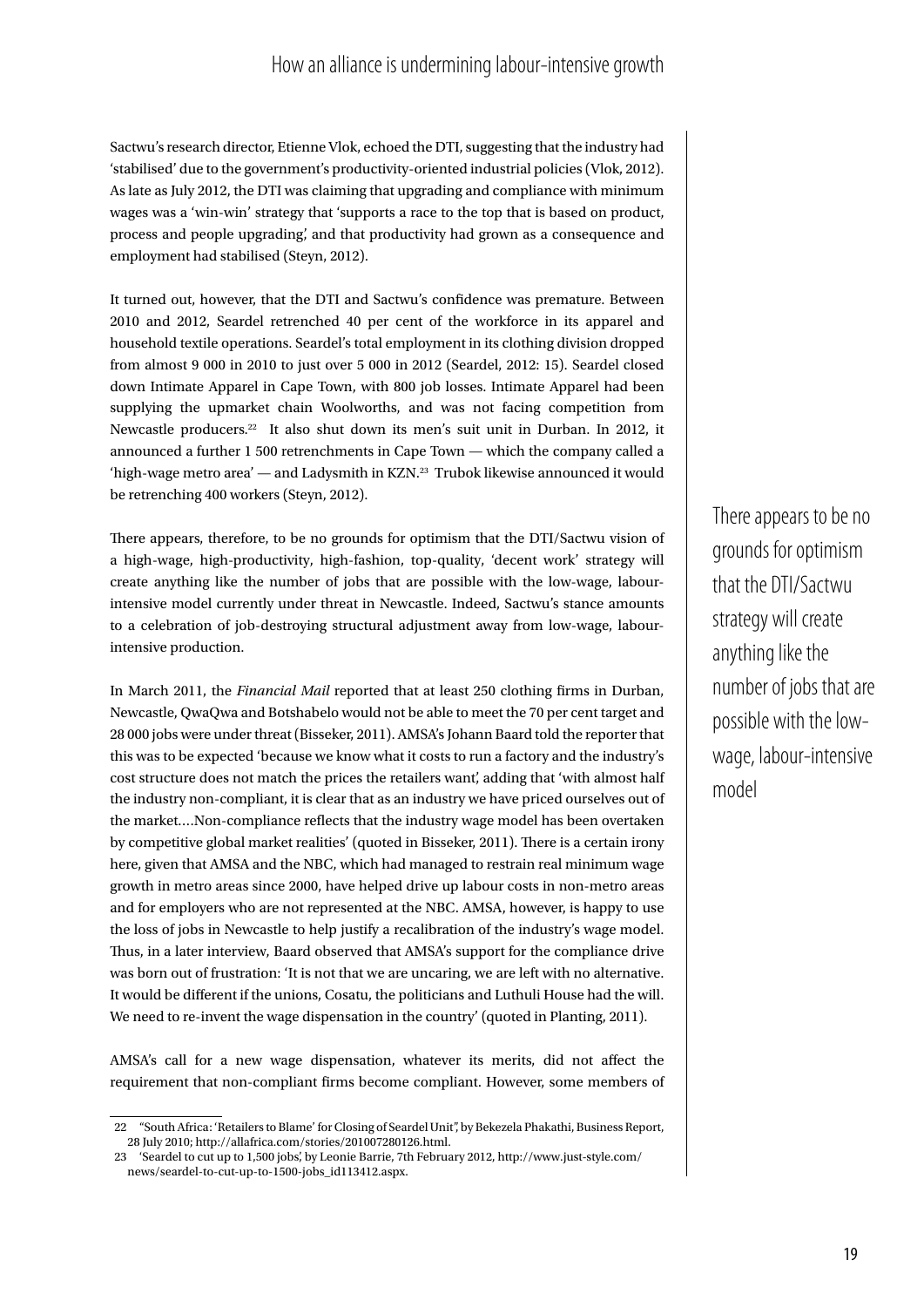#### Job Destruction in the South African Clothing Industry

UCTA — the KZN-based employers association — applied to the NBC for exemptions from the minimum wage on grounds of financial hardship, but were turned down (Enslin-Payne, 2011a). This is typical of South Africa's bargaining councils which rarely grant exemptions from the minimum wage, and which contribute to undermining labourintensive growth elsewhere in the economy (Nattrass and Seekings, 2012b). The NBC in the clothing industry does not grant any exemptions from minimum wages, according to the most recent report available (which is for  $2008$ ),<sup>24</sup> and it stopped hearing exemption applications in 2010.

Relations between the NBC and Newcastle firms worsened in March 2011 when, on the day that Alex Liu was attending a meeting with the NBC, assets of his and eleven other Newcastle factories were attached for their failure to register with the NBC and pay over back-pay and outstanding NBC levies (Enslin-Payne, 2011a). The NBC compliance manager denied that the timing had been deliberate, saying that 'Alex has been giving us the run-around' and that it had taken the NBC two weeks to find his new premises (ibid). Later that year, the sheriff attached machinery and removed it from the premises of a firm belonging to the head of the Newcastle Clothing and Textile Association. Employers threatened to lock out workers in protest, but did not do so because the legal requirements for a lock-out had not been met (Chen, 2011b: par 73).

South Africa's bargaining councils rarely grant exemptions from the minimum wage

In June 2011, following the issue of further compliance orders, five Newcastle firms and the UCTA launched their legal action against the NBC and the Minister of Labour. The firms were subject to on-going harassment and intimidation, including threats from the sheriff to remove assets and close them down (Chen, 2011b). By mid-July, writs had been issued to 109 companies across South Africa, affecting 6 400 employees (Planting, 2011). The following month, Sactwu held a protest march in Newcastle, calling on the NBC to enforce the collective agreement on non-compliant firms, and for the application to the High Court to be withdrawn. Several factories, including one of the applicants in the court case, were inspected (or raided) by a joint team from the Department of Labour, the Department of Home Affairs and Sactwu. Sactwu released a press statement entitled 'Human and labour rights violations exposed', complaining mainly about the toilet facilities in factories, the employment of undocumented workers, and irregularities with regard to unemployment insurance payments.25 These findings were disputed by the Newcastle employers involved as applicants in the court case, who described them as selective, unfair and 'designed to cast the applicants in a negative light' (Chen, 2011b: par 72).

In November 2011, the five Newcastle firms launched an urgent application to prevent the NBC from holding them to the collective agreement until such time as their court case was heard. Although this was unsuccessful, the sheriffs took no further action against the firms in 2012. The reasons for this are unclear, but it is likely that the adverse publicity generated

# 20 Centre for Development and Enterprise

<sup>24</sup> Data from 2008 for applications to the NBC for exemptions by small and medium enterprises to do with the wage indicate that of the 29 applications, 12 were granted, 3 were refused and 4 were under consideration at the time of writing. The NBC reports that the basis on which the applicants requested exemption included: 'no previous experience, demotion as a result of disciplinary enquiry, false statement at the time of engagement, companies unable to afford the prescribed wage and levies'. When reporting the NBC's stated rationalisation for granting exemptions, the NBC lists: 'no previous experience in current position, medical reasons and demotion due to disciplinary enquiry'. Note that affordability was a stated motivation for requests for exemption, but not included in the list of reasons why exemptions were granted. It thus seems that for that period no exemptions were granted for reasons of affordability, despite exemptions being requested on this basis.

<sup>25</sup> http://www.cosatu.org.za/show.php?ID=5518.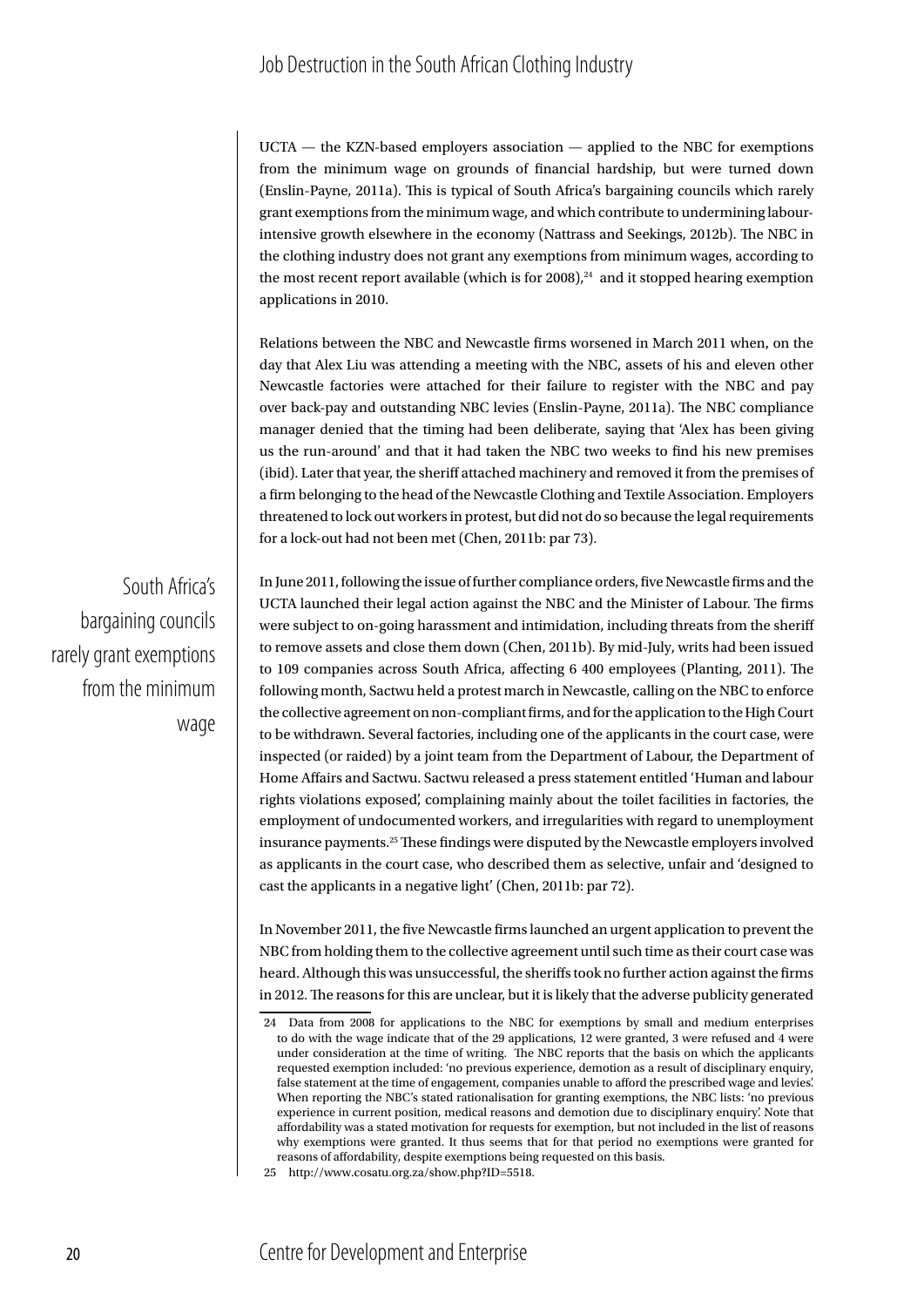#### How an alliance is undermining labour-intensive growth

over the Newcastle clothing employment crisis was important here. Events were covered in all the major South African papers and on television, with a story appearing even in the *New York Times*. In August 2011, they were also the subject of a cabinet briefing where the Minister of Finance, Pravin Gordhan, suggested that changes to South Africa's labour dispensation may be necessary to prevent further job losses in the clothing sector. His comments were subsequently endorsed by Trevor Manuel, a previous Minister of Finance and current head of South Africa's National Planning Commission.<sup>26</sup>

In an attempt to force the issue, AMSA approached the Labour Court in July 2012, seeking an order to compel the NBC to act on the 450 writs of execution which had been issued but not served. In a bizarre twist, Sactwu initially opposed the application, even filing papers arguing that the union was in favour of living wages but not the closure of factories. A few days later the union had had a rethink and abandoned the case. Sactwu General Secretary Andre Kriel told journalists: 'If we oppose AMSA's court application it creates the perception that the union condones non-compliance. We do not' (quoted in Planting, 2012). But Sactwu was clearly uncomfortable about being associated with an action that could be linked directly to the loss of thousands of jobs.

Figures 3 and 4 indicate the number of jobs threatened by the NBC compliance drive in non-metro KZN, Free State and Northern region, and in metro KZN.27 They show the cumulative number of recorded jobs in the listed, non-compliant firms according to the lowest wages paid in each firm, first for non-metro areas in KZN, the Free State and Northern areas (Figure 3), and second for metro KZN (Figure 4). In other areas, very few firms with very few employees were listed as non-compliant in terms of paying minimum wages.<sup>28</sup>

Figure 3 shows, for example, that there were 1 250 workers in factories where the lowest wage in practice was R200 a week or less in non-metro Free State, in 2010/11. There were also about 1 400 workers in the same position in non-metro KZN. About 4 000 workers were employed in factories where the lowest wage was R300 or less in the non-metro Free State, more than 3 200 in non-metro KZN, and about 800 in non-metro Northern region. In total, about 5 100 workers were employed in KZN factories where the lowest wage was less than the official minimum wage for non-metro areas (i.e. R412,50), as extended by the Minister of Labour with effect from 1 January 2011, about 5 400 in factories in the Free State, and about 1 050 in factories in the Northern region, giving a total of about 11 600 workers. Most of these jobs would be under threat if the minimum wage was enforced because the low profit margins in the sector left firms with little room for manoeuver. If a minimum wage of 90 per cent of the current prescribed minimum were enforced, then about 10 200 of these jobs would still be under threat. If a minimum wage of R300 per week was enforced, then about 8 000 workers would be under threat.

It is important to note that these figures include only workers employed in firms known to the NBC. It is likely that most of the (predominantly informal) firms not known to the In 2011, the Minister of Finance suggested that changes to South Africa's labour dispensation may be necessary to prevent further job losses in the clothing sector

<sup>26</sup> http://mg.co.za/article/2011-08-25-cabinet-no-pravin-we-wont-relax-sas-labour-laws

<sup>27</sup> There are a further 600 workers employed by listed firms paying below the relevant minima in metro Free State and metro Northern region not included in the figures.

<sup>28</sup> The handful of non-compliant firms in Camperdown and Umzinto, where minimum wages are set at an intermediate level between the general non-metro and the metro levels, are included in the nonmetro data.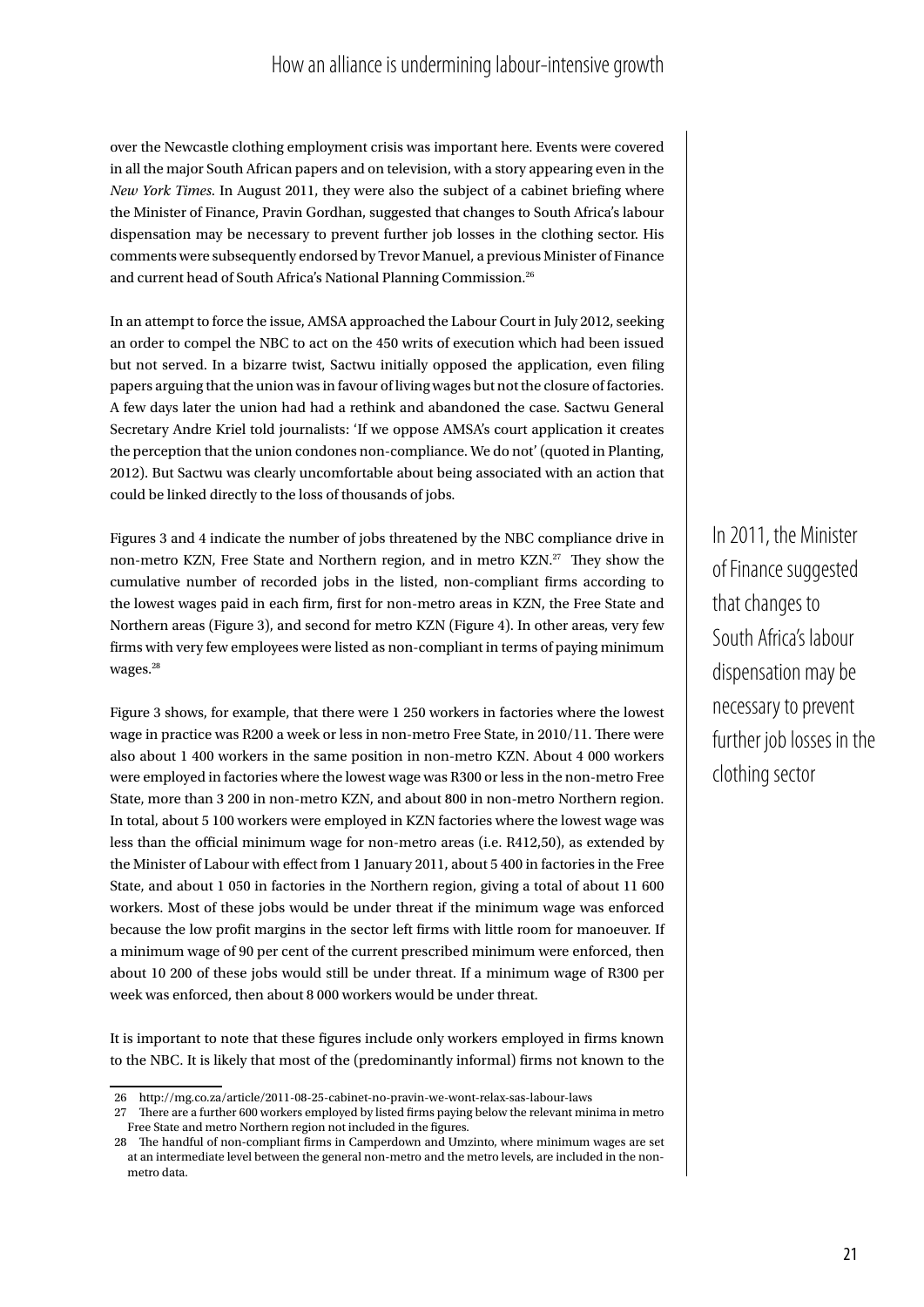#### Job Destruction in the South African Clothing Industry

NBC were also paying below the official minimum wage — and jobs in these firms would also come under threat if or when they were identified by NBC officials or Department of Labour inspectors.

**Figure 3:** Employment by lowest wage paid, listed firms, non-metro: KZN, Free State and Northern region



**Source:** Authors' calculations based on the NBC's 'Prioritised Compliance Action List', undated.

**Figure 4:** Employment by lowest wage paid, listed firms, metro KZN



**Source:** Authors' calculations based on the NBC's 'Prioritised Compliance Action List', undated.

Figure 4 shows that, in metro KZN, listed non-compliant firms paying wages below R684,25 (i.e. the minimum scheduled with effect from 22 March 2010) employed a total of about 4 500 workers. Most of these jobs would also be under threat if the minimum wage was applied. Taken together, Figures 3 and 4 (plus the approximately 600 workers in metro Free State and Northern regions, not shown) suggest that the compliance drive threatened at least 16 700 jobs in listed firms in non-metro and metro areas.

It is also important to note that these figures reflect all the workers in the non-compliant firms, though it is not clear if all of them receive wages below the legal minimum. Even

Sactwu was clearly uncomfortable about being associated with an action that could be linked directly to the loss of thousands of jobs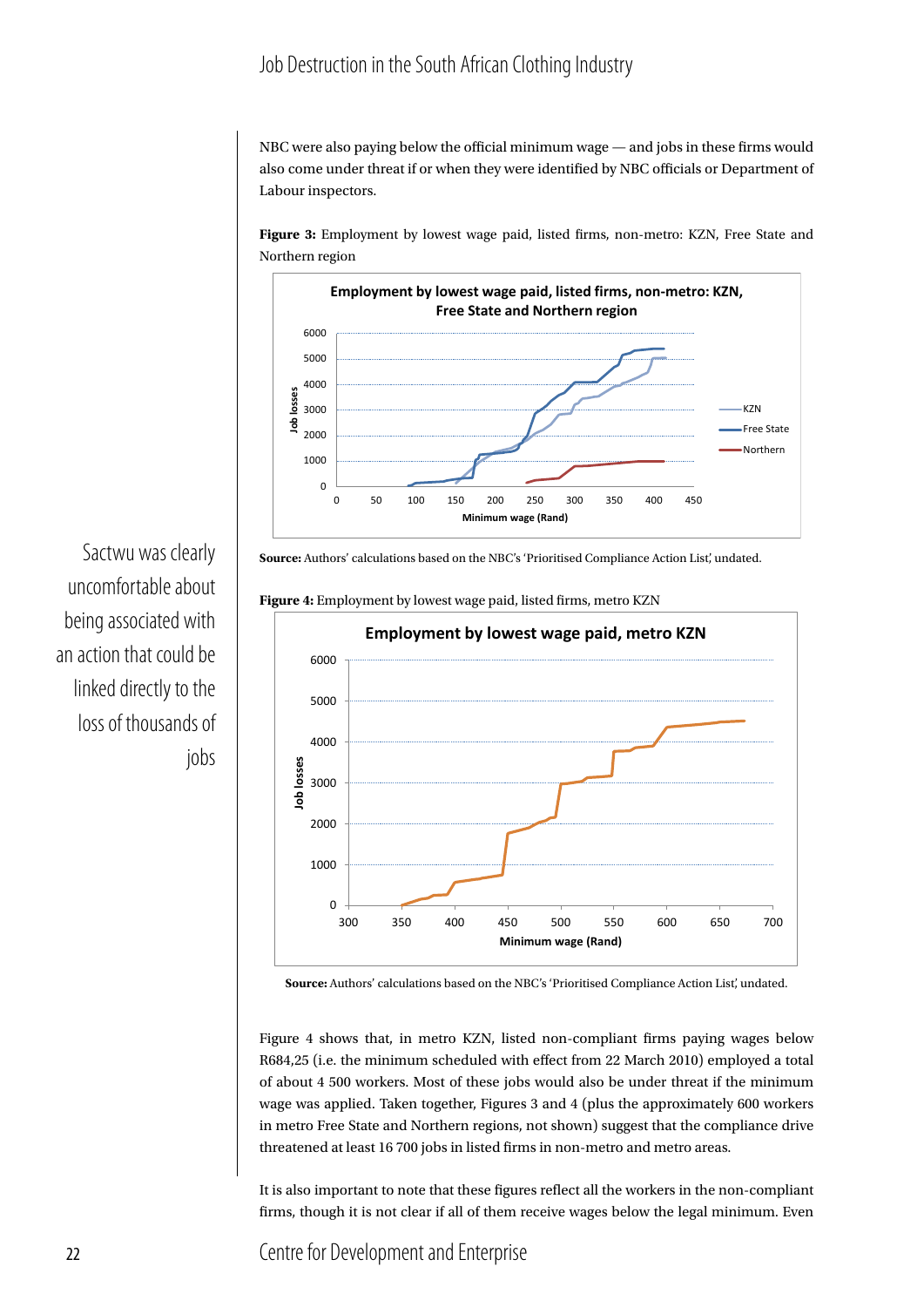#### How an alliance is undermining labour-intensive growth

if only a minority of employees are paid less than the minimum, raising wages would impact on margins, throwing the viability of some businesses into question. It is, however, impossible to determine the precise number of jobs which would be lost if the minimum wage was enforced as some producers may be able to improve efficiency (which is typically done by shedding unskilled workers and becoming more capital-intensive) and stay in business with a smaller workforce producing different products. However, given existing low profit margins, skills shortages and strong competition from countries like China, it is probable that most labour-intensive producers of basic clothing items will simply cease production. Some may even become importers: several factory shops in Newcastle already stock more items imported from China than are produced on the premises.

In addition, the estimate of almost 10 000 potential job losses in listed firms in KZN (and 16 700 jobs nationally) ignores another source of possible job losses in that the enforcement of minimum wages on non-compliant firms might have indirect effects on compliant firms. A handful of large compliant employers in the Newcastle area, for example, currently pay the gazetted minimum wage, producing for niche markets, using capital-intensive processes and are not threatened by the low-wage Chinese firms near-by. They do, however, draw many of their employees from the non-compliant firms which act, in effect, as outsourced training institutions (see Nattrass and Seekings 2012a). If the non-compliant businesses in Newcastle close their doors, the remaining firms would ultimately find themselves having to provide more basic training, thereby raising their production costs in the longer term. Shutting down the low-wage labour-intensive firms will also reduce employment and incomes in the area, thereby lowering demand and threatening jobs in others sectors too.

### Concluding remarks

The struggle of the Newcastle clothing producers to remain in business is symptomatic of the difficulties involved in promoting labour-intensive growth in South Africa. They have to contend with minimum wages set in bargaining councils dominated by unionised firms in metro areas, who produce for the more expensive, higher-quality, fast-fashion end of the clothing market (and hence have more room to pay higher wages). They are also unable to benefit from the DTI's support programmes, as these require firms to be compliant with the minimum wages at the outset. Furthermore, by assisting firms to improve their competitiveness by upgrading machinery and retraining workers, such programmes raise the firms' capital-intensity and shift producers out of the kind of lowwage, low-productivity forms of employment necessary to absorb unskilled unemployed South Africans.

The Sactwu/DTI vision is that only 'decent' (i.e. relatively high-wage, high-productivity) jobs should exist in South Africa, and that labour-market and industrial policies should prevent any low-wage, low-productivity production as this is supposedly a 'low-road' to growth. This assumption has underpinned the post-apartheid government's growth strategy (Nattrass, 2001; Nattrass, 2011). But the hoped for 'high-road' of substantial job creation through skill- and capital-intensive growth has yet to materialise — and the costs have been born by workers in labour-intensive industry.

The Minister's successive extension of collective agreements, the NBC's compliance drive, and resulting job losses puts paid to the argument that South Africa's bargaining councils do not affect employment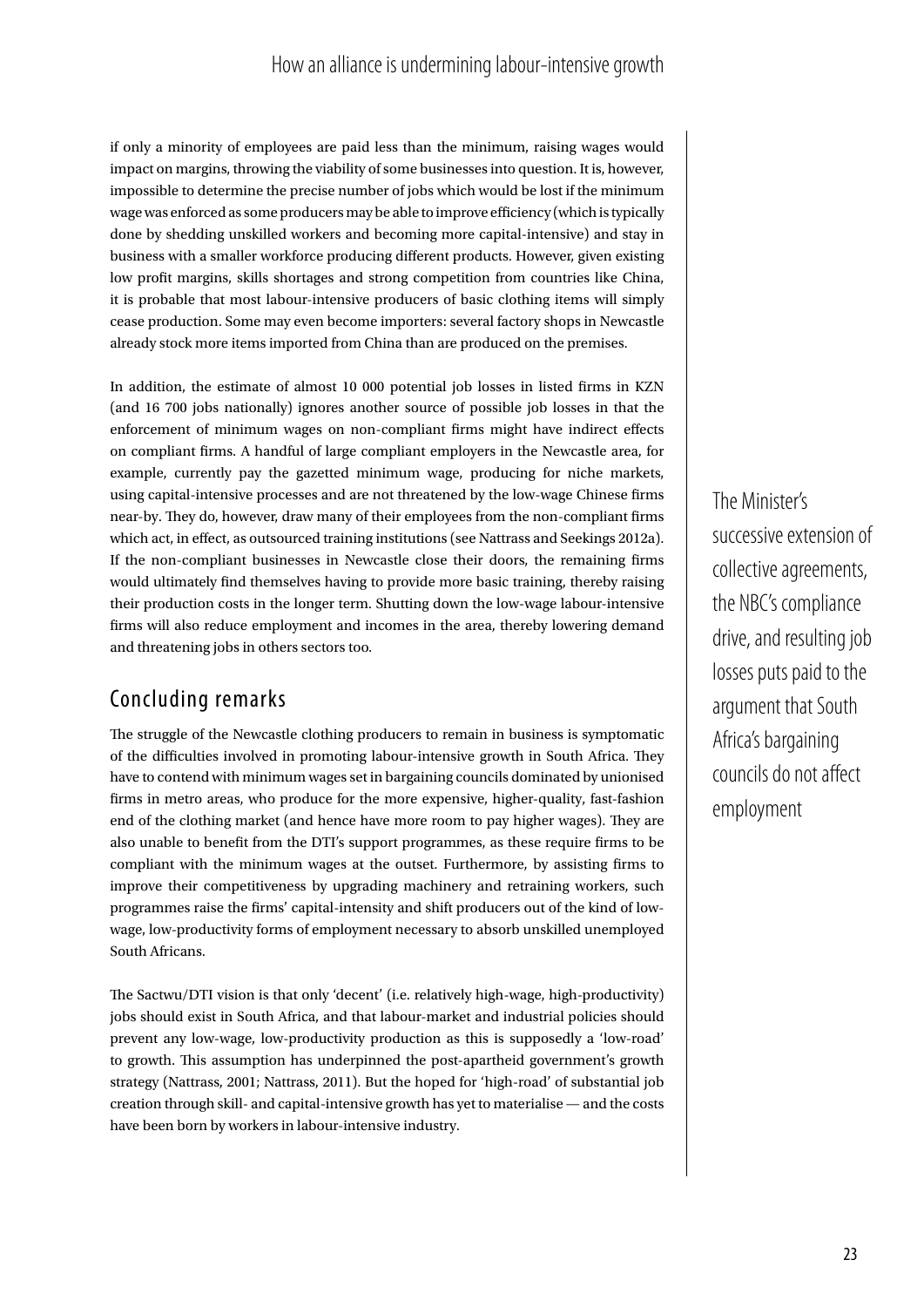South Africa needs a more differentiated approach to wage-setting that enforces basic standards of employment but tolerates low-wage employment, particularly if low basic wages can be supplemented with productivity-linked pay. Policies that assume, incorrectly, that we need to drive out low-wage, low-productivity employment in order to support higher-wage, higher-productivity forms of production, fail to appreciate that there are different product-markets in clothing. Allowing low-wage producers in places like Newcastle to continue to exist will not harm jobs in the upper-end of the industry. Instead, it will accommodate the needs of lower-skilled workers, the unemployed and poorer consumers who purchase basic clothing goods rather than the pricier, branded, fast fashion products.

The Minister's successive extension of collective agreements, the NBC's compliance drive, and resulting job losses puts paid to the argument that South Africa's bargaining councils do not affect employment. Indeed, the story illustrates how South Africa's labour-market institutions and industrial policies can be used by an unholy alliance of a trade union, metro-based and more capital-intensive firms, and the state to inflict job-destroying structural adjustment on a labour-intensive industry. This is being done under the guise of promoting 'decent work' and a level playing field for producers, and even as clothing jobs are simply being exported to low-wage countries such as Lesotho and China.

#### **About the authors:**

**Nicoli Nattrass** is a professor of Economics and the Director of AIDS and Society Research Unit of the Centre for Social Science Research at the University of Cape Town. Prof Nattrass has been in the School of Economics at the University of Cape Town since 1991. During this time she has also held visiting appointments at Yale and Oxford. She has published widely in the areas of economic policy and the political-economy of AIDS.

**Jeremy Seekings** has a joint appointment as Professor of Political Studies and Sociology at the University of Cape Town. He is also Director of the Centre for Social Science Research at UCT. He has an undergraduate degree in Politics, Philosophy and Economics from Oxford, an Honours degree in African Politics from the University of the Witwatersrand, and a D.Phil in Politics from Oxford.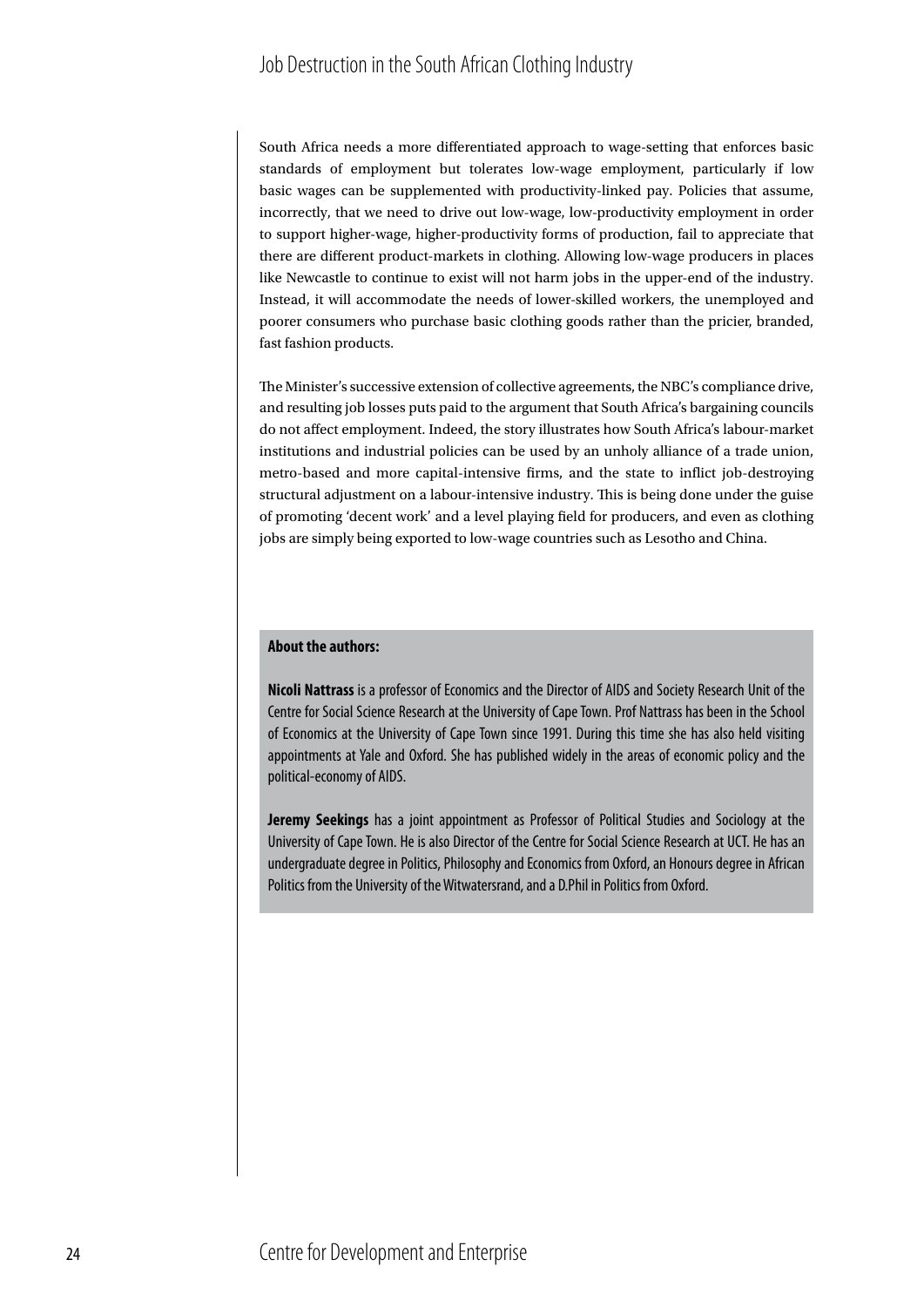# References

- 1. AMSA. 2011. Trade trends in the SA Clothing Sector for the full year January to December 2010: 4 April 2011.
- 2. Anstey, M. 2004. National Bargaining in South Africa's Clothing Manufacturing Industry: Problems and Prospects of Multi-employer Bargaining in an Industry under Siege', in Industrial Law Journal, vol. 25, October: 1829-1864
- 3. Bisseker, C. 13 August 2010. Not without a fight. Financial Mail.
- 4. Bisseker, C. 17 March 2011. Slow strip or redress? Financial Mail. http://www.fm.co.za/ Article.aspx?id=137530
- 5. Brooks, A. Simon, D. 2012. Unravelling the relationship between used-clothing imports and the decline of African Clothing Industries. Development and Change. Vol.43, (6): 1265-1290.
- 6. Chen 2011a. Founding affidavit, 6 June 2011. Case number 5642/2011. High Court of South Africa.
- 7. Chen 2011b Founding affidavit, 25 November 2011. Case number 11023. High Court of South Africa.
- 8. Crotty, A. 2012. Clothing Firms gain from R1bn Government Incentive Scheme', in Business Report, 27 February.
- 9. Dugger, C. 2010. Wage Laws Squeeze South Africa's poor. New York Times, Sept 26. http:// www.nytimes.com/2010/09/27/world/africa/27safrica.html?pagewanted=all&\_r=0
- 10. DTI. 2011 Industrial Policy Action Plan 2011/12 2013/14, February 2011. Available on: http://www.dti.gov.za/DownloadFileAction?id=561
- 11. Enslin-Payne, S. 24 March (2011a) Bargaining council cracks down on clothing industry. Business Report. http://www.iol.co.za/business/business-news/ bargaining-council-cracks-down-on-clothing-industry-1.1046276
- 12. Godfrey, S., Maree, J., Du Toit, D. and J. Theron (2010), Collective Bargaining in South Africa: Past, Present and Future? (Cape Town: Juta).
- 13. Gibbon, P. 2004. South Africa and the Global Commodity Chain for Clothing: Export performance and constraints, in McCormick, D. and Rogerson, C. (eds). Clothing and Footwear in African Industrialisation, Africa Institute of South Africa, Pretoria: 148-192.
- 14. Gibbon, P., and S. Ponte. 2005. Trading Down: Africa, Value-Chains and the Global Economy, Temple University Press, Philadelphia.
- 15. Gina, C. 2011. Affidavit. 8 December. Case number 11023. High Court of South Africa.
- 16. Hart, Gillian (2002), Disabling Globalization: Places of Power in Post-Apartheid South Africa. Pietermaritzburg: University of Natal-KwaZulu University Press and Berkeley: University of California Press.
- 17. Khanyile, S. 2011b. More Clothes Plants Meet Wage Target. Business Report May 23.
- 18. Kriel, A. 2012. Affidavit. 26 March. Case number 5642. High Court of South Africa.
- 19. LEP (Labour and Enterprise Policy Research Group), in partnership with national labour and Economic Development Institute (2010), Support for Bargaining Councils and Centralised Bargaining, Research report commissioned by the CCMA (25th June 2010).
- 20. Morris M., and J. Barnes, 2009. Globalization, the Changed Global Dynamics of the Clothing and Textile Value Chains and the Impact on Sub-Saharan Africa. United Nations, Industrial Development Organisation, Vienna, 2009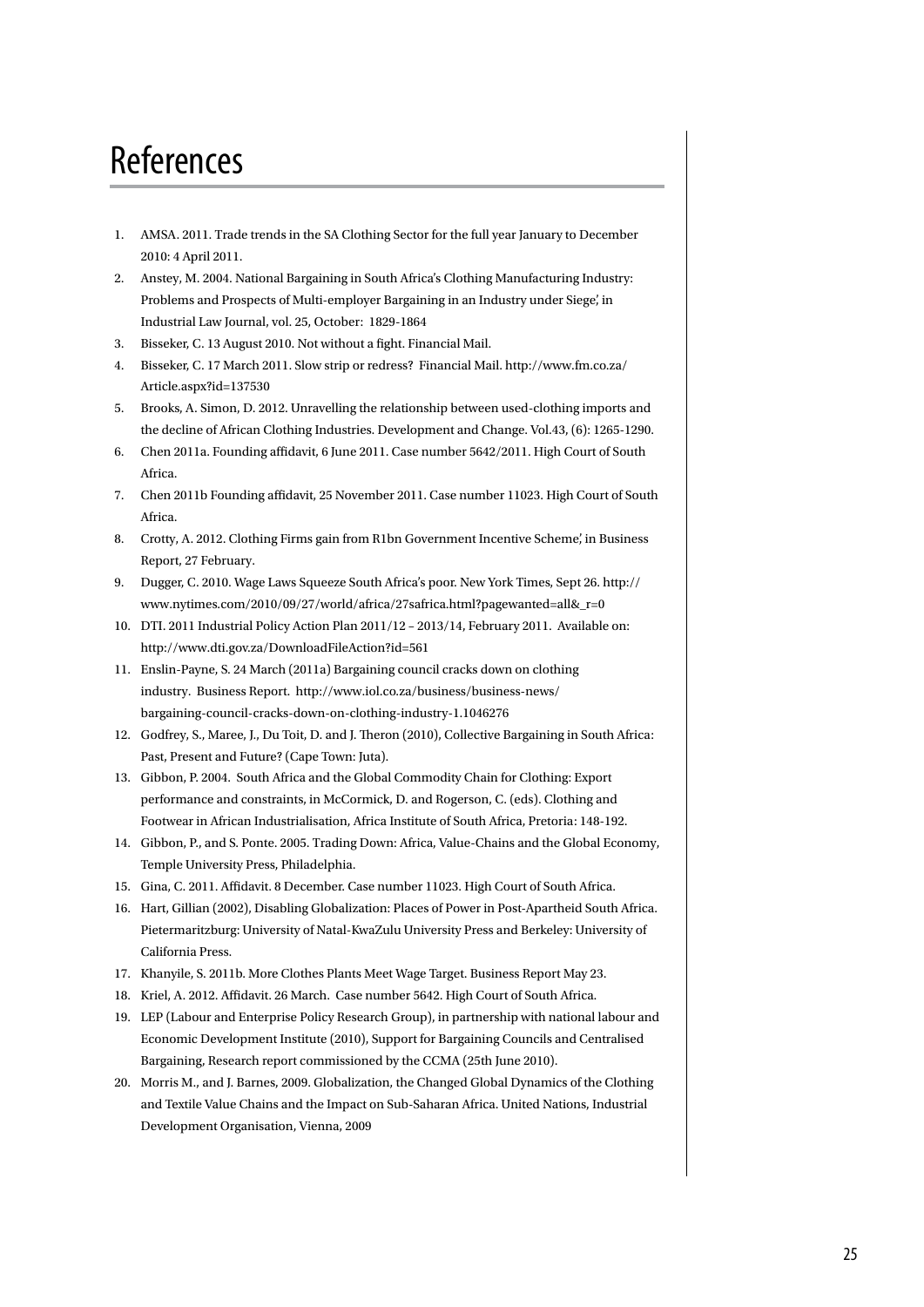- 21. Morris, M and Einhorn, G. (2008). Globalisation, Welfare and Competitiveness: The Impacts of Chinese Imports on the South African Clothing and Textile Industry. Competition and Change, 12, 4.
- 22. Nattrass, N. and J. Seekings. 2012a. Differentiation within the South African Clothing Industry: Implications for Wage-Setting and Employment. Centre for Social Science Research, Working Paper no. 307, University of Cape Town. http://www.cssr.uct.ac.za/pub/wp/307
- 23. Nattrass, N. and J. Seekings. 2012b. Institutions, Wage Differentiation and the Structure of Employment in South Africa. Centre for Social Science Research, Working Paper no.309, University of Cape Town. http://www.cssr.uct.ac.za/pub/wp/309
- 24. Nattrass, N. 2001. "High Productivity Now: A Critique of South Africa's Growth Strategy", in Transformation, no.45: 1-24.
- 25. Nattrass, N. 2011. The new growth path: Game changing vision or cop out? In The South African Journal of Science, vol.107, no.3/4: Art. #638, 8 pages. DOI: 10.4102/sajs.v107i3/4.638
- 26. Newman, L. 2005. In memory of a mother. IOL. http://www.iol.co.za/news/south-africa/ in-memory-of-a-mother-1.250406?ot=inmsa.ArticlePrintPageLayout.ot August 9.
- 27. Payne, T. 2011. An Entrepreneur's Fight to Survive. Mail and Guardian, July 22 to 28.
- 28. Planting, S. 2011a. The dirty truth about SA's clothing bargaining council. Moneyweb 13 July.
- 29. Planting, S. 2012. 16 July. Court to do the job the union's unwilling to do. Moneyweb: http://www.moneyweb.co.za/moneyweb-industrials/ court-to-do-the-job-the-unions-unwilling-to-do?sn=2009%20Detail
- 30. Robbins, G., A.Todes and M.Velia. 2004. Firms at the Crossroads: The Newcastle-Madadeni Clothing Sector and Recommendations on Policy Responses, Report for the KwaZulu-Natal DEDT and Newcastle Municipality.
- 31. Rogerson, C. 2004. Sunrise or sunset industries? South Africa"s Clothing and Footwear sectors. In McCormick, D., and C.Rogerson (eds). Clothing and Footwear in African Industrialisation, Africa Institute of South Africa, Pretoria: 110-147.
- 32. Republic of South Africa. 2010. Framework of the New Growth Path. Available on: http:// www.info.gov.za/view/DownloadFileAction?id=135748
- 33. Republic of South Africa. 2011. National Development Plan 2030. Available on: http://www. info.gov.za/issues/national-development-plan/index.html
- 34. Seardel (2012). Integrated Annual Report 2012. Cape Town, Seardel.
- 35. Skinner, C. and I. Valodia. 2002. 'Labour Market Policy: Flexibility and the Future of Labour Relations: the Case of KwaZulu Natal Clothing Industry', in Transformation number 50.
- 36. StatsSA. 2010. Manufacturing Industry: Financial Report No. 30-20-30 (2008). Available on: http://www.statssa.gov.za/publications/Report-30-02-03/Report-30-02-032008.pdf
- 37. Steyn, L. 2012. Textile union opts for compliance over wage increases. Mail and Guardian, 20 July. http://mg.co.za/ article/2012-07-20-textile-union-opts-for-compliance-over-wage-increases
- 38. Todes, A. 1998. Restructuring, Migration and Regional Policy in South Africa: The Case of Newcastle. PhD Thesis, Department of Town and Regional Planning, University of Natal, Durban.
- 39. Vlok, E. 2011. Productivity ploy "pays off" to create stability. Mail and Guardian online, 4th November 2011, http://mg.co.za/ article/2011-11-04-productivity-ploy-pays-off-to-create-stability)

#### 26 Centre for Development and Enterprise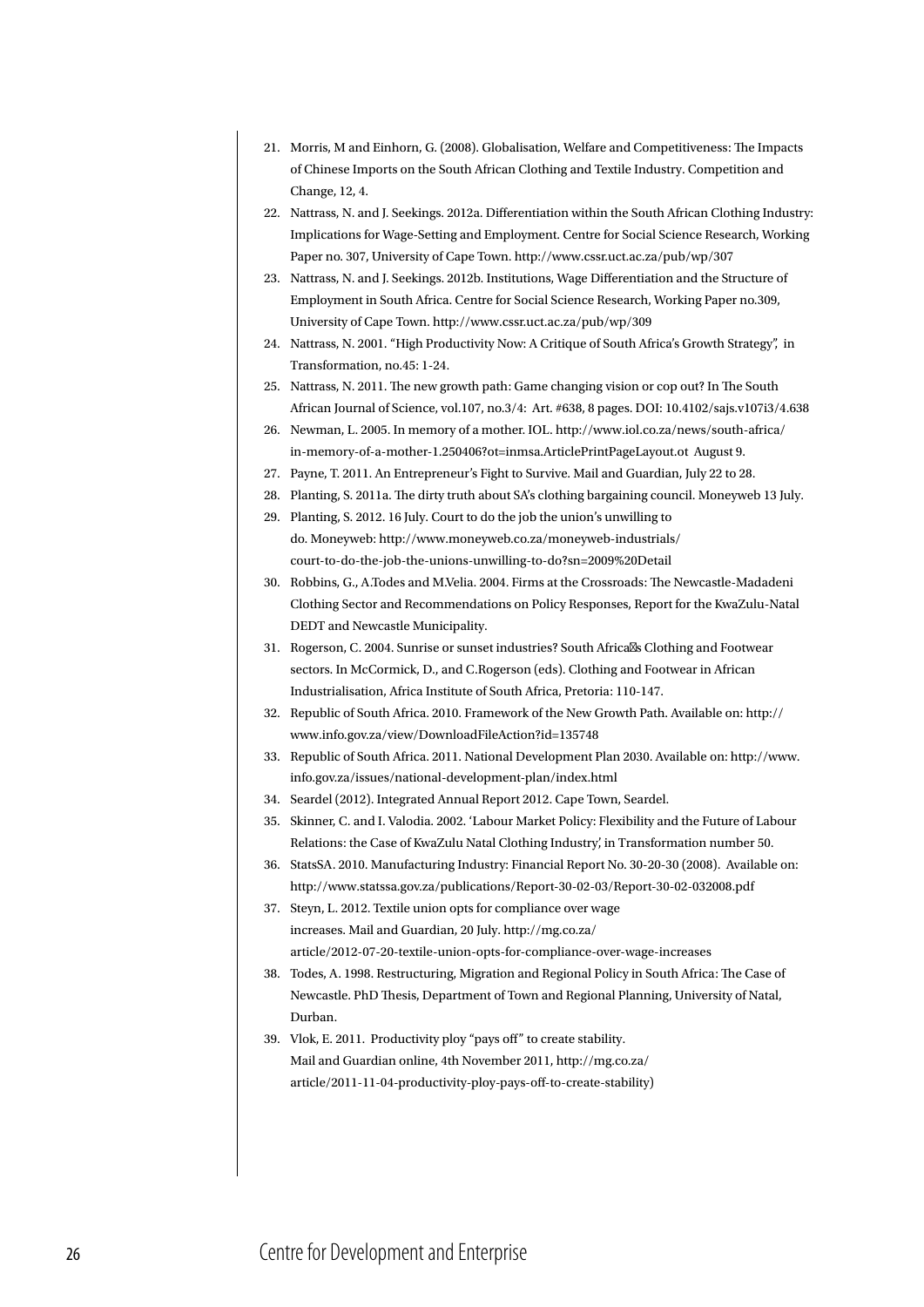# **Recent reports by CDE relating to unemployment in South Africa**

**Coping with unemployment:** Young people's strategies and their policy implications (November 2012)

**Reflecting on Brazil's success:** How durable? What lessons for South Africa? (September 2012)

**Routes into formal employment:** Public and private assistance to young job seekers (July 2012)

**Special Economic Zones:** Lessons for South Africa from international evidence and local experience (May 2012)

**Jobs for young people:** Is a wage subsidy a good idea? (August 2011)

**A fresh look at unemployment:** A conversation among experts (June 2011)

**Poverty and inequality: Facts, trends, and hard choices (August 2010)** 

**Five million jobs:** How to add five million new jobs to the South African economy over the next five year (May 2009)

**Accelerating growth in tough times** (March 2009)

**South Africa's 'door knockers':** Young people and unemployment in metropolitan South Africa (July 2008)

**Paths to employment**: Challenges facing young people in accessing the job market (August 2007)